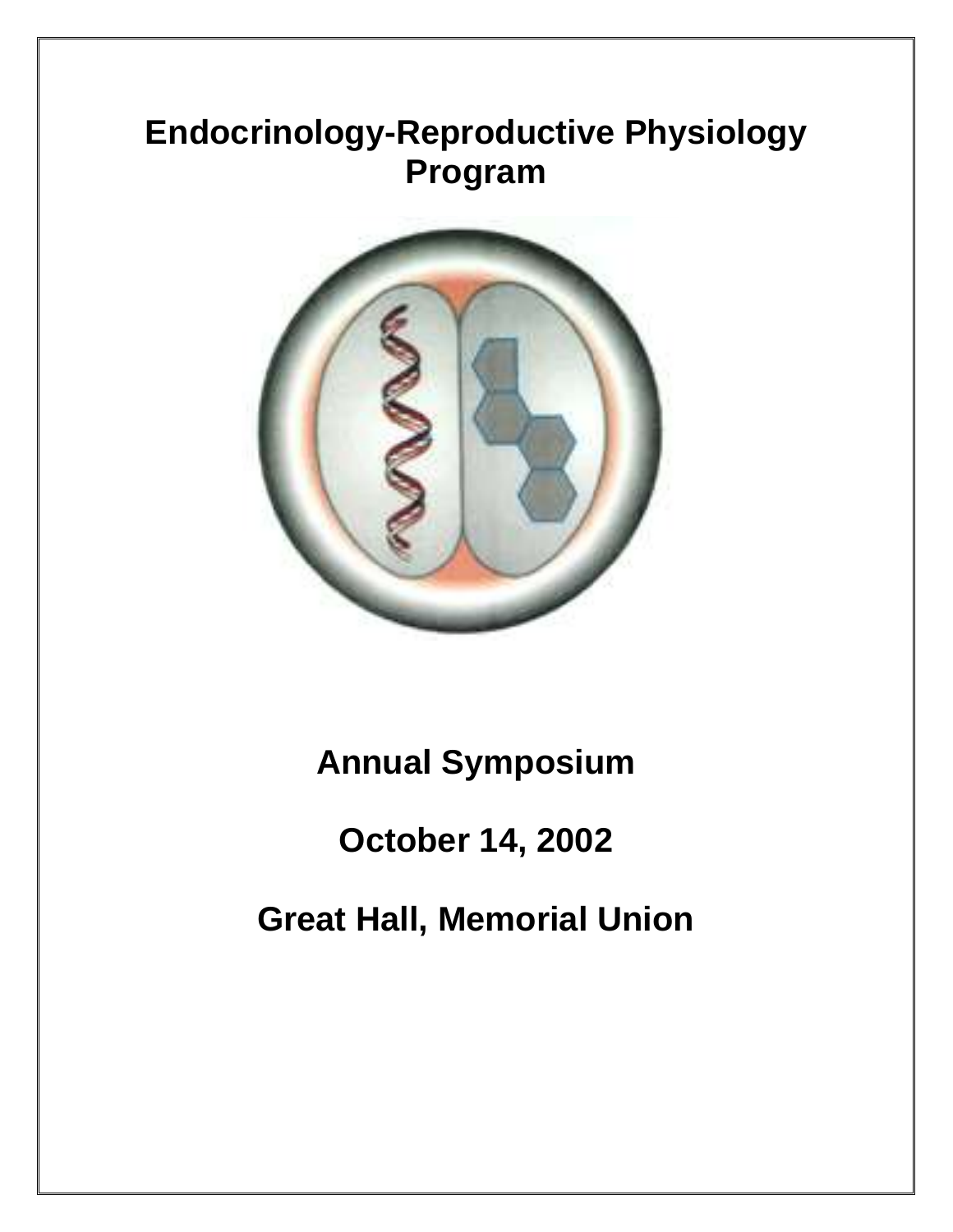#### **ABSTRACTS FOR INVITED SPEAKERS**

#### **Decidualization In The Primate: Cellular And Molecular Changes**

Asgerally T. Fazleabas University of Illinois at Chicago

Implantation in the baboon is similar to that described for the rhesus macaque. Specialized villi; known as anchoring villi, facilitate the attachment of the placenta to the uterine wall and provide the source of the migratory cell population that invade into the maternal endometrium. Coincident with this invasive process, the stromal fibroblasts are enlarged compared to the nonpregnant precursors. Decidualization, which involves the transformation of stromal fibroblasts to decidual cells, is the major change that occurs in the primate endometrium after conception. In primates and rodents, the uterine endometrial stromal cells differentiate to decidual cells following the establishment of pregnancy. Decidual cells play an important role in implantation and provide nutritional support for embryo. Decidual cells are also believed to produce factors that control trophoblast invasion and protect the embryo from maternal immune rejection. During the process of decidualization in the primate, fibroblast-like stromal cells change morphologically into polygonal cells and begin to express specific decidual proteins. This is manifested by the downregulation of  $\alpha$ -smooth muscle actin expression and the induction of insulin-like growth factor binding protein-1 (IGFBP-1). Previous studies in the baboon have clearly demonstrated that IGFBP-1 gene expression in the endometrium is a conceptus mediated response. Subsequent studies *in vitro* established that IGFBP-1 gene expression in decidualizing stromal fibroblasts requires the presence of both hormones and cAMP. This induction is associated with a concomitant decrease of  $\alpha$ -smooth muscle actin expression *in vivo* and *in vitro*. Since IL-1 $\beta$  is expressed both in the progestational endometrium and in trophoblast cells we evaluated IL-1 $\beta$  as one possible factor that could influence differentiation of stromal cells into decidual cells. IL-1 $\beta$  has been reported to be actively involved in fetal-maternal interactions, but its role in decidualization has not been clarified. In addition, IL-1 can modulate changes in the cytoskeleton and induce cyclooxygenase-2 (COX-2) gene expression. Our data would suggest that IL-1 $\beta$  activates a signaling pathway that induces COX-2 expression. COX-2 in turn increases PGE<sub>2</sub> which can increase intracellular cAMP via activation of the EP2 and EP4 receptor. The cAMP in synergism with progesterone results in the induction of IGFBP-1 expression. Induction of IGFBP-1 in these cells is transcriptionally regulated by FKHR and HOXA10 which together activate the IRE on the IGFBP-1 promoter. Coincident with the induction of COX-2, IL-1 $\beta$  also induces metalloproteinase-3 (MMP-3) expression in stromal fibroblasts. We hypothesize that the local action of MMP-3 dissociates the surrounding extracellular matrix resulting in the loss of focal adhesion complexes and the alteration in the actin cytoskeleton. This dissociation is the necessary pre-requisite for decidualization and IGFBP-1 induction. In summary, our studies have demonstrated that a coordinated sequence of events that require a signal from the conceptus are necessary to induce stromal cell differentiation and decidualization. We suggest that these changes are critical to ensure prolonged maintenance of endometrial function during gestation and facilitate trophoblast invasion.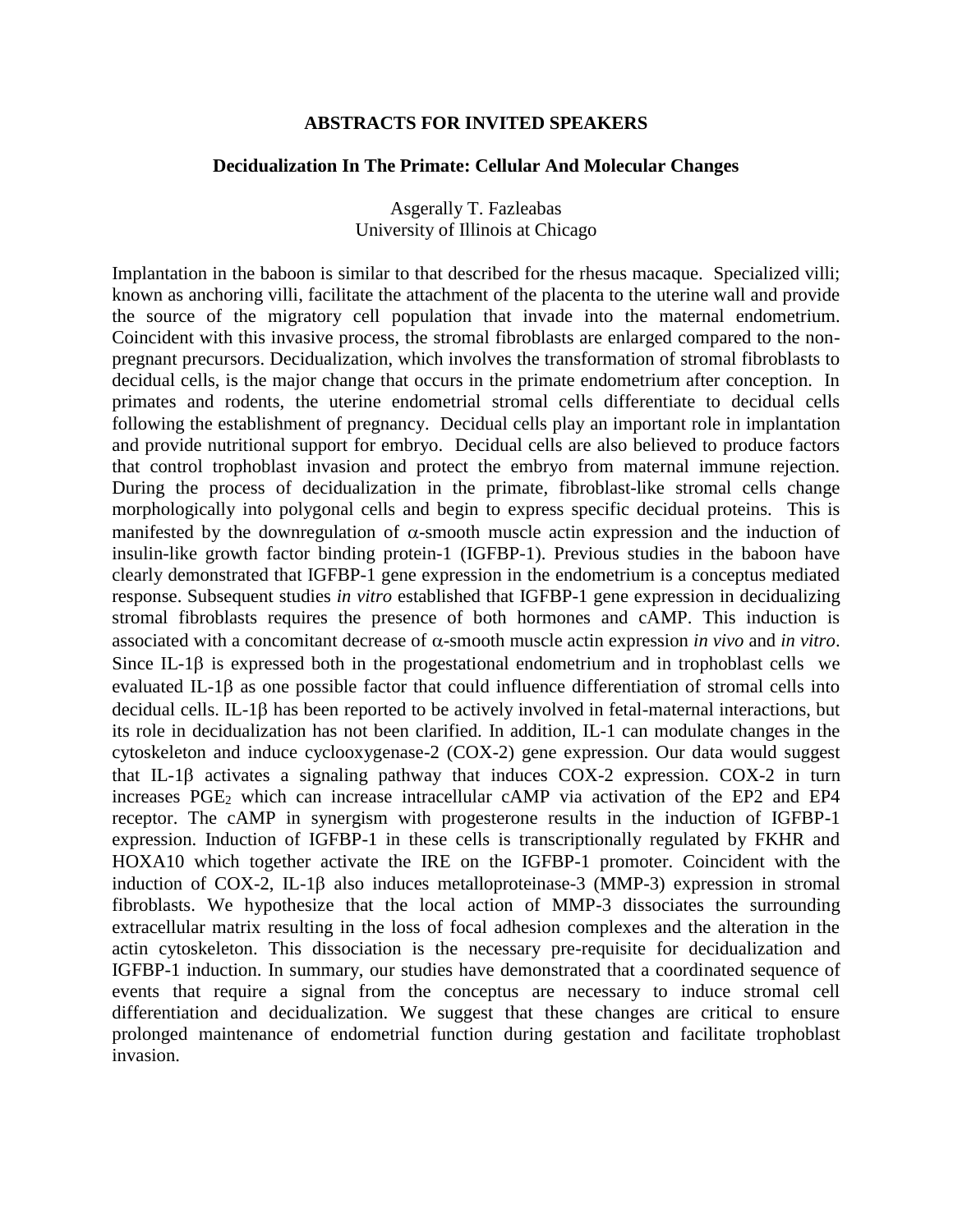# **What's Wrong With Reproductive Cloning?**

# Norm Fost, MD MPH, Professor of Pediatrics, Director, Program in Bioethics University of Wisconsin-Madison Medical School

Everyone agrees that it is premature to attempt cloning of a fully formed human being at this point, at the least because of uncertainty about biologic risk to the offspring. The contentious issue is whether there are any compelling moral arguments against the procedure if it were shown to have acceptable safety. The moral arguments that have been commonly raised will be reviewed, with analysis suggesting that none of them offers a compelling reason to prohibit the procedure.

# **CD133 - a Pluripotent Stem Cell Marker**

Petra Bauer, Ph.D. Technical Marketing Scientist, (Stem and Tumor Cell Products) Miltenyi Biotec, Inc

Recent progress in stem cell research indicated that adult stem cells maintain a high degree of plasticity for multilineage cell differentiation.

In blood, CD133 is known as a marker for primitive hematopoietic stem and progenitor cells. Recent studies showed that CD133 has a wider potential in the area of stem cell plasticity that is not restricted to hematopoiesis. This presentation will give an overview regarding research conducted with CD133 in the area of non-hematopoietic cell differentiation such as mesodermal and ectodermal development as well as potential future applications in the field of adult stem cell research.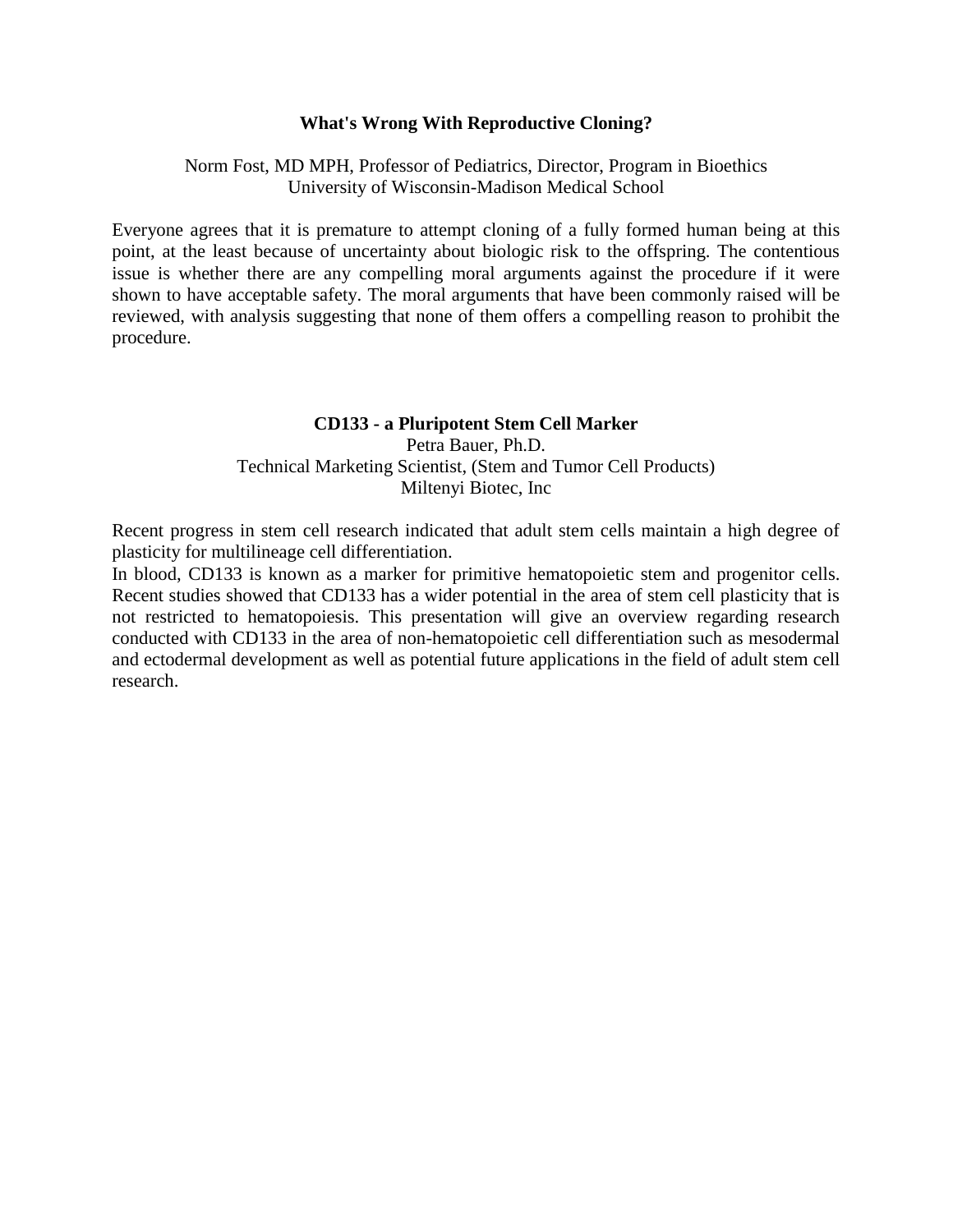#### **ABSTRACTS FOR ORAL PRESENTATIONS**

# **2,3,7,8-Tetrachlorodibenzo-***P***-Dioxin Inhibits Prostatic Epithelial Bud Formation In C57BL/6J Mouse Fetus Without Interrupting Androgen Signaling Pathway In Urogenital Sinus**

Kinarm Ko<sup>\*†</sup>, Nathan T. Rasmussen<sup>†</sup>, and Richard E. Peterson<sup>\*†‡</sup>. \*Endocrinology-Reproductive Physiology Program, † School of Pharmacy, and ‡Molecular and Environmental Toxicology Center, University of Wisconsin, Madison, WI, USA 53705.

One of the most sensitive responses to *in utero* and lactational TCDD exposure is a reduction of ventral, dorsolateral, and anterior prostate weight, which occurs with a maternal dose  $(5 \mu g/kg \text{ of})$ body weight) on gestation day (GD) 13 in C57BL/6J mice. We found that decrease in prostate weight in adulthood correlated with inhibition of urogenital sinus (UGS) prostatic epithelial bud formation by TCDD exposure during gestation, and that TCDD acted directly on the UGS to inhibit androgen-stimulated epithelial bud formation. Prostate development is elicited by testicular androgen, which acts exclusively on androgen receptor (AR) in mesenchymal cells of the UGS to induce outgrowth of epithelial prostatic bud into surrounding mesenchyme. Any interruption of androgen signaling pathway results in impairment of prostate development. In this study, we investigated whether TCDD interrupts androgen signaling pathway in the UGS to cause inhibition of prostatic epithelial bud formation using an *in vitro* culture system. Prostatic epithelial budding occurred in GD 14 male UGS cultured *in vitro* for 5 days in the presence of 10-8 M dihydrotestosterone (DHT). In contrast, inhibition of prostatic bud formation was found in UGS treated with either  $10^{\square 5}$ M hydroxy-flutamide (OH-flutamide, a well-known AR antagonist) or  $10^{-9}$  M TCDD in the presence of  $10^{-8}$  M DHT. To determine whether TCDD inhibits the androgen signaling pathway, primary mesenchymal cells were prepared from GD 14 male UGSs cultured in the presence of  $10^{-8}$  M DHT with 0.1% DMSO or  $10^{-9}$  M TCDD for 3 days, transiently transfected with androgen-responsive luciferase reporter (MMTV-luciferase reporter plasmid), and treated with 0.1% EtOH (vehicle),  $10^{-8}$  M DHT,  $10^{-8}$  M DHT +  $10^{0.5}$ M OH-flutamide, or  $10^{-8}$  M DHT +  $10^{-9}$  M TCDD. In both DMSO-exposed and TCDD-exposed groups, we found that 1) luciferase activity in mesenchymal cells treated with 0.1% EtOH (vehicle for DHT) was at the background level, 2) DHT significantly increased luciferase activity about five-fold in comparison to vehicle group, 3) OH-flutamide reduced luciferase activity to the background level even in the presence of DHT, and 4) TCDD did not inhibit androgendependent luciferase activity in mesenchymal cells. Androgen-dependent gene expression was also analyzed by quantitating mRNA level for AR and  $5\alpha$ -reductase-type II using real-time PCR. GD 14 UGSs cultured *in vitro* treated with vehicle or  $10^{-9}$  M TCDD in the presence of  $10^{-8}$  M DHT for 3 days were used to evaluate the abundance of AR and  $5\alpha$ -reductase-type II mRNA. It was found that expressions of the androgen dependent genes were not affected by TCDD exposure. These results suggest that TCDD does not have anti-androgenic effects on the UGS. In conclusion, TCDD inhibits UGS prostatic epithelial bud formation, not by interruption of androgen signaling pathway. (Supported by NIH Grant ES 01332)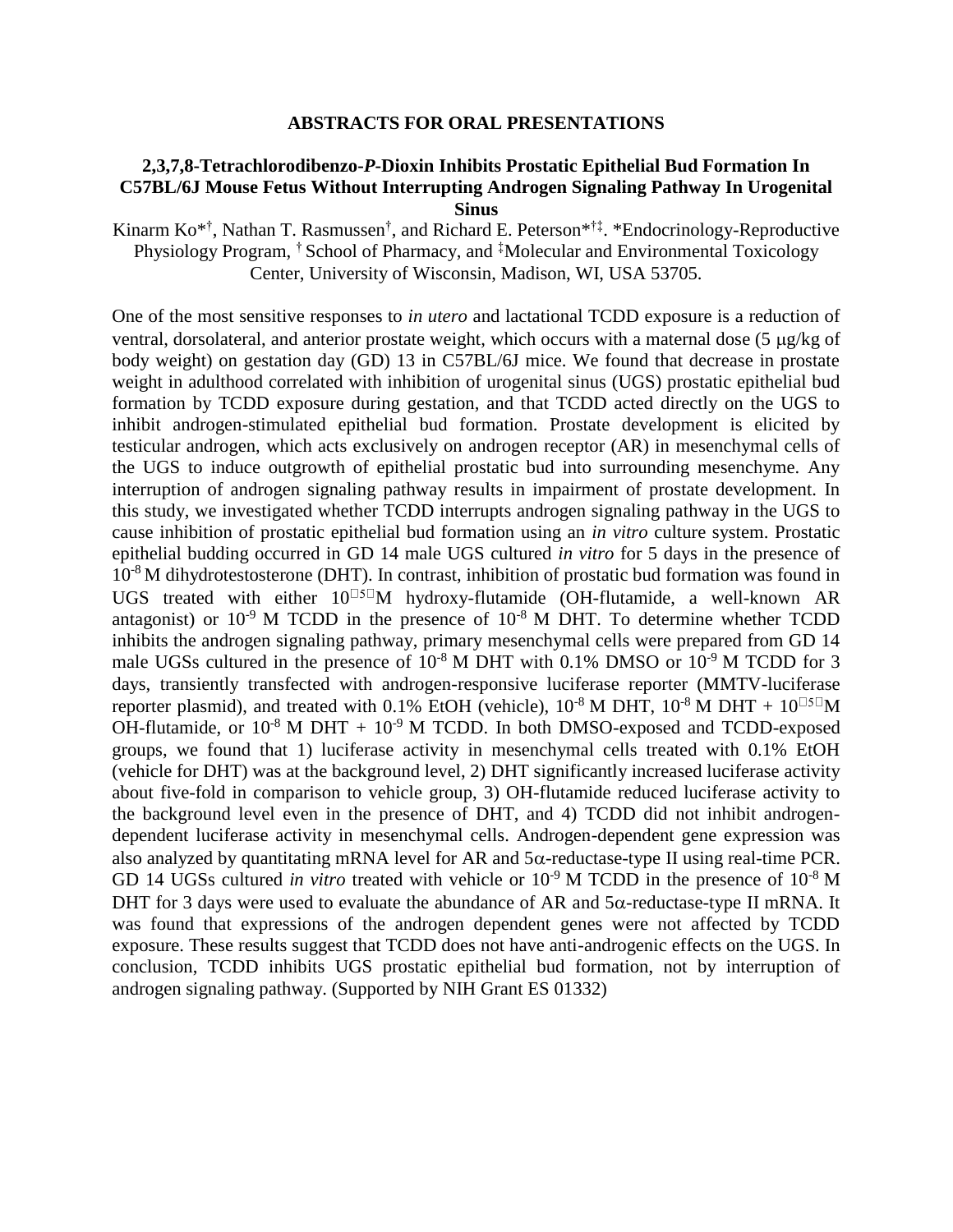# **Ovine Uterine Blood Flow Responses To The Estrogen Receptor Antagonist ICI 182,780**

Tiffini C. Gibson<sup>1</sup>, Terrance M. Phernetton<sup>1</sup>, and Ronald R. Magness<sup>1,2,3</sup> Departments of Obstetrics and Gynecology<sup>1</sup>, Animal Sciences<sup>2</sup> and Pediatrics<sup>3</sup> University of Wisconsin-Madison, Madison, WI 53715

Estrogen increases uterine blood flow (UBF). Both the follicular phase and pregnancy are physiological states with high levels of circulating estrogen. During these times, estrogens bind intracellular receptor proteins, which up-regulate estrogen receptor (ER). The majority of UBF studies to date have been performed on ovarectomized (ovx) animals using pharmacological doses of exogenous estrogen. We have chosen to study estradiol-17 $\beta$  (E<sub>2</sub> $\beta$ ) and its response to an estrogen antagonist in order to examine UBF in ovx, late pregnant sheep and during synchronized ovarian cycles in intact, cycling sheep. ICI 182,780 (ICI) is thought to be a pure steroidal E2β antagonist, or antiestrogen which blocks estrogen action by competing with estrogen for receptors present in the nuclei of estrogen responsive tissue. **Purpose:** To determine if endogenous and exogenous estrogen increase UBF in a similar fashion via activation of an estrogen receptor. Using a previously developed intact cycling animal model, we are studying the effects of the estrogen receptor antagonist ICI and its effects on UBF during synchronized ovarian cycles in sheep, as well as in ovx and late pregnant sheep. **Methods:** Sheep were surgically instrumented with bilateral uterine artery blood flow transducers, uterine and femoral artery catheters. Ovx animals were infused into one uterine artery with vehicle (EtOH) or ICI for ten minutes before estrogen was given (1  $\mu$ g/kg *bolus*) into the vena cava. Fifty minutes after the  $E_2\beta$  injection the vehicle or ICI infusion was stopped and UBF was recorded for an additional hour. Infusion rates for ICI were between 0.1 and 3.0  $\mu$ g/min at 0.103ml/min (n=8). Late pregnant ewes were given similar doses of ICI with a 60min unilateral infusion (n=6). Intact, cycling sheep were implanted with a vaginal progesterone controlled internal drug release (CIDR; 0.9g) device for 7 days. On Day -1, animals received 7.5mg of  $PGF_{2\alpha}$  I.M., 2x- 4 hours apart. On Day 0, the CIDR was removed and 1000 IU PMSG was given I.M. ICI doses of 1ug/min and 2ug/min at an infusion rate of 0.097ml/min were given unilaterally at approximately 50hrs, or when UBF reached peak levels (n=3). **Preliminary Results:** ICI decreased the ipsilateral UBF response to endogenous and exogenous  $E_2\beta$  in ovx, pregnant and intact cycling ewes in a time and dose dependent manner. The ipsilateral effect was greater in all groups, however, the higher the concentration of ICI given the higher incidence of a contralateral reduction in UBF occurred. In addition, ICI did not significantly alter either mean arterial pressure or heart rate in the absence or presence of  $E_2\beta$ . **Conclusion**: The endogenous  $E_2\beta$ induced increases in UBF during late pregnancy and the follicular phase and the exogenous  $E_2\beta$ induced increases in UBF in the ovx animal are decreased in a dose related fashion by the specific estrogen receptor antagonist ICI 182,780 via an estrogen receptor-mediated mechanism. *Supported in part by NIH grants HD33255 and HL49219.*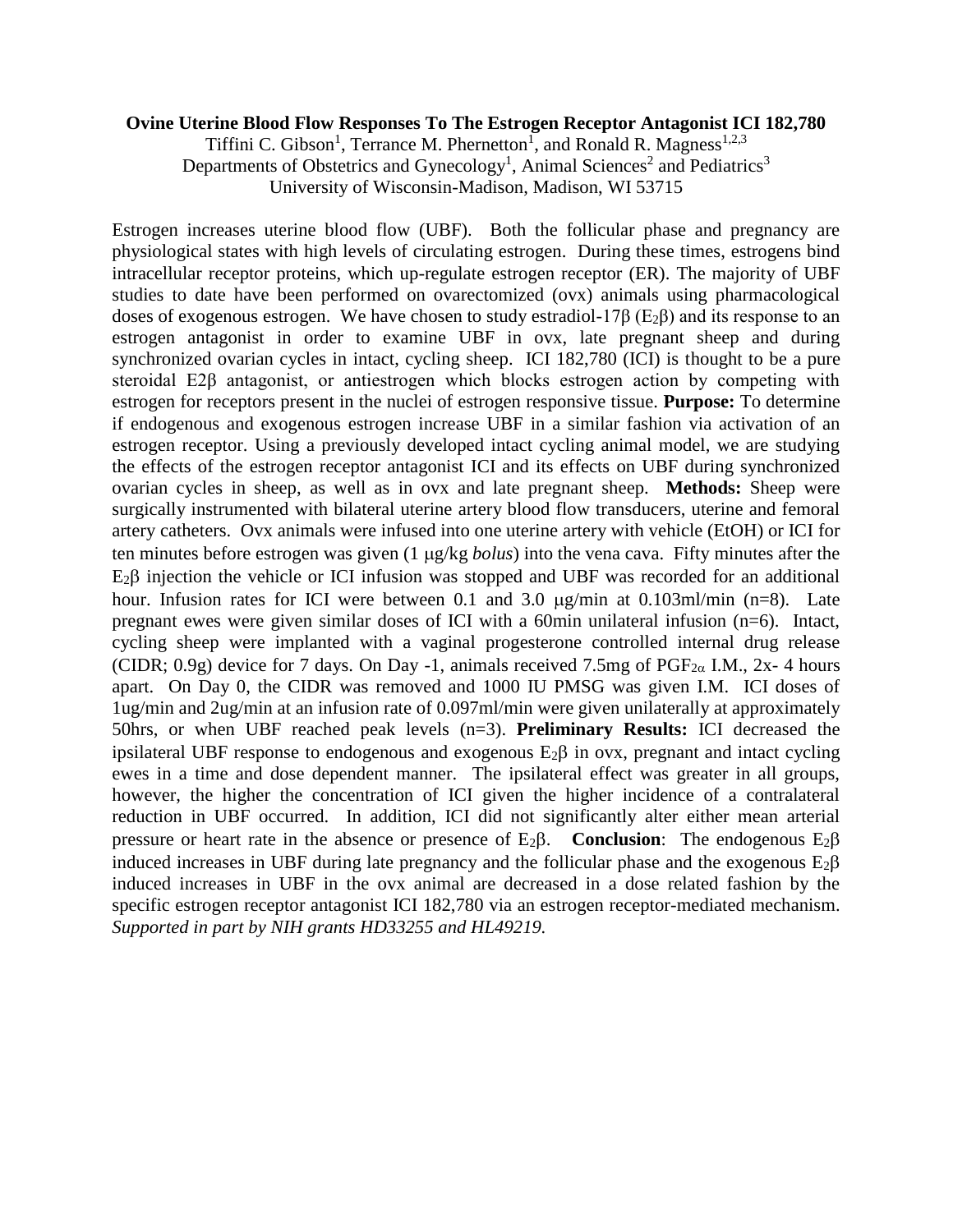# **Effects Of Varying Intervals From Dominant Follicle Emergence To Progestin Removal On Follicular Dynamics And Estrus Synchronization In Beef Cattle.**

M. D. Utt\*, F. D. Jousan, and W. E. Beal.

*Virginia Polytechnic Institute and State University,* Blacksburg, Virginia

The objective of the experiment was to determine if varying the interval from emergence of a new follicle to the end of an estrus synchronization treatment affected the synchrony of estrus. On Day 6 to 8 of the estrous cycle non-lactating beef cows were fitted with a progesterone releasing intravaginal device (CIDR; n=49). At CIDR insertion each cow received an i.m. injection containing either 1 mg estradiol-17 $\beta$  and 100 mg progesterone (EP) or 100 $\mu$ g of GnRH. CIDRs remained in place for 7 or 9 d. In addition, one half of the animals in each subgroup were treated with 37.5 mg PG at CIDR insertion to regress the corpus luteum (CL). All cows received 25 mg of PG 24 h prior to CIDR removal. HeatWatch was used to monitor estrus activity. Ovarian follicular development was monitored by ultrasonography. Data were analyzed as a 2x2x2 factorial with: EP or GnRH; 7- or 9-d CIDR; and CL regressed or present as main effects. The interval from follicle emergence to CIDR removal was greater following GnRH treatment or in animals fitted with a CIDR for 9 d. The longer interval from follicle emergence to CIDR removal increased dominant follicle (DF) size at CIDR removal. Cows with a larger DF at CIDR removal tended to exhibit estrus earlier, but no differences in the synchrony of estrus were detected. Cows with the CL regressed at CIDR insertion had a larger DF at CIDR removal and exhibited estrus earlier, however, synchrony of estrus was not affected. Treatments altered the interval from follicle emergence to progestin removal and affected follicular dynamics, but did not improve the synchrony of estrus.

|                                                | $E+P$    | <b>GnRH</b>    | CIDR <sub>7</sub> | CIDR 9     | <b>Saline</b>     | <b>PG</b>  | <b>Pooled SE</b> |
|------------------------------------------------|----------|----------------|-------------------|------------|-------------------|------------|------------------|
| Emergence to CIDR $4.7^{\circ}$<br>removal (d) |          | $6.6^{\circ}$  | 4.8 <sup>a</sup>  | $6.5^{b}$  | 5.5               | 5.8        | 0.2              |
| DF size at CIDR<br>removal (mm)                | $11.3^a$ | $13.4^{\rm b}$ | $11.8^{\rm a}$    | $13.0^{b}$ | $11.5^a$ $13.2^b$ |            | 0.4              |
| CIDR removal to<br>Estrus (h)                  | 55.3     | 49.8           | 56.4              | 48.8       | $58.3^{\circ}$    | $46.8^{b}$ | 3.4              |

\*Least-square means within each row and main effect with uncommon superscripts differ  $(P<0.07)$ .

**\*Copyright 2002. Journal of Animal Science (Vol. 80, Suppl. 1)**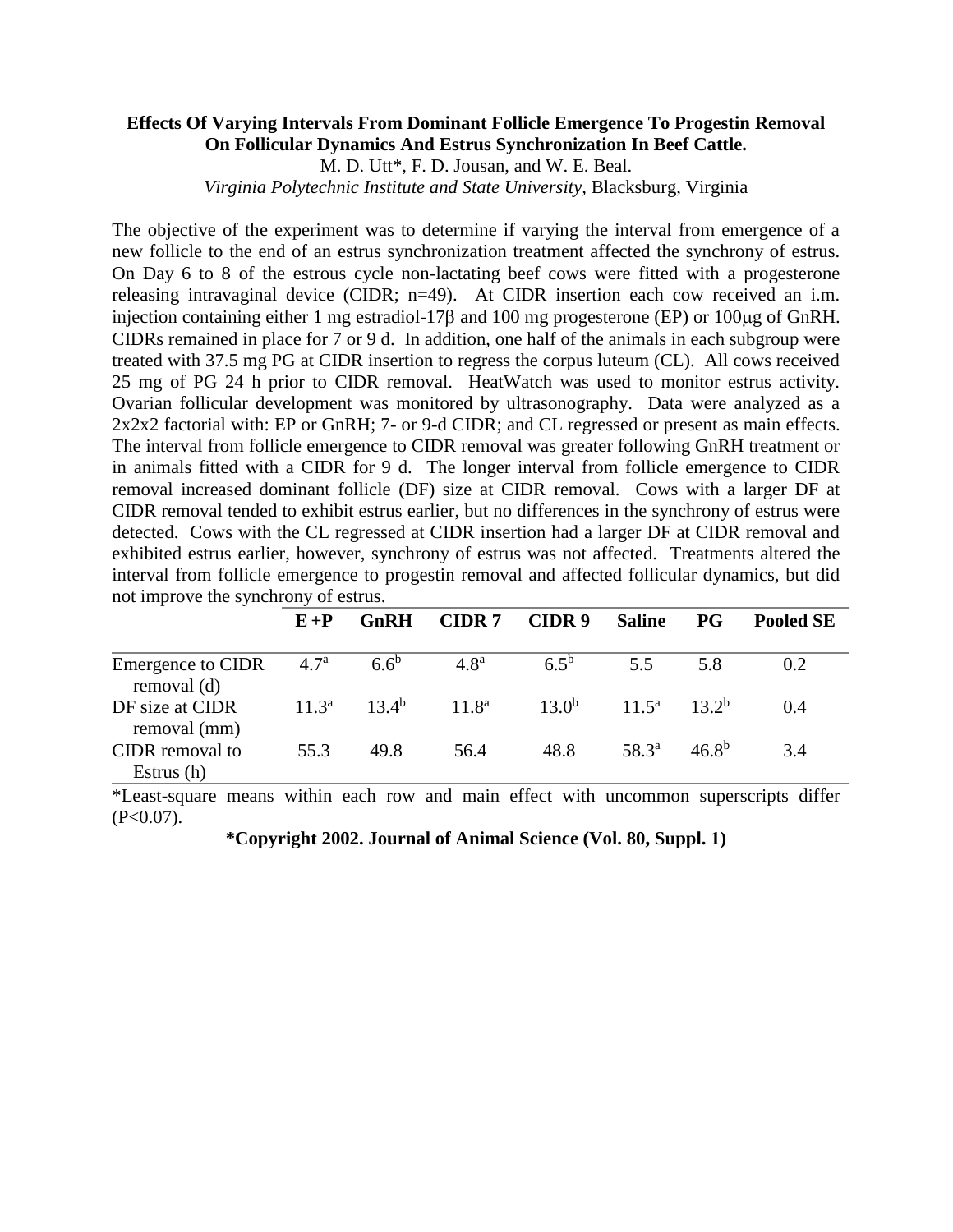# **Lack Of Direct Evidence For ERK 1/2 Involvement In ATP Stimulated Prostacyclin Production In An Ovine Uterine Artery Endothelial Cell Culture Model (UAEC): Implication For A PLC And IP3R Mediated Calcium Dependent PGI2 Production.** Jeremy A. Sullivan, Shannon Gifford, Tao Di and Ian M. Bird. Departments of Obstetrics &

Gynecology, Perinatal Research Laboratories, University of Wisconsin - Madison, Madison WI 53715

To afford the 20% redirection of blood flow to the utero-placental unit during pregnancy, many vascular alterations need to occur. Shear stress, hypoxia and administration of certain agents such as growth factors and steroid hormones have been associated with angiogensis of certain vascular beds and the local production of endothelial derived vasoactive agents such as Prostacyclin (PGI2) to accomodate the increased utero-placental blood flow. Prostacyclin is formed after liberation of Arachidonic Acid (AA) from the plasma membrane by cPLA2, and the subsequent actions of Cyclooxygenase I and PGIS. The rate limiting step in PGI2 production is usually the first hormone sensitive step, the liberation of AA from the plasma membrane through the actions of cPLA2. The activity of cPLA2 has been shown to be regulated by an increase in  $Ca^{2+}$  and/or phosphorylation at S505. In turn S505 has been shown to be phosphorylated by a prototypical member of the MAPK family, ERK1/2. ATP is unique in our culture system because it is one of a few observed agonists to stimulate a detectable increase in intracellular  $Ca<sup>2+</sup>$  as well as signal through ERK1/2. We have employed our UAEC model that retains certain observed pregnancy specific functional changes, including a pregnancy enhanced eNOS activation and enhanced coupling of agonist to ERK1/2 activation, to investigate the effects of ATP treatment on PGI2 production and the activation of intracellular signaling cascades implicated in the regulation of key enzymes involved in PGI2 production. We have preliminary data showing ATP stimulates an increase in PGI2, and that the increase in PGI2 shows a trend towards dose dependent inhibition with the PLC inhibitor, U73122 (.01-20uM) as well as the IP3 receptor antagonist 2-APB (1-50uM). The ATP stimulation of ERK1/2 was abolished only at high concentrations (100uM) of 2-APB, and (20uM) U73122. There was no observed trend toward dose dependent inhibition with either antagonist in investigating ERK1/2 activation. ATP does not increase the level of phosphorylation at S505 and pretreatment with either antagonist has no discernable effect on the phosphorylation state of this residue by Western Analysis. It appears, preliminarily, that the ATP stimulation of PGI2 involves some PLC activity and likely a subsequent IP3 receptor mediated release of  $Ca^{2+}$ . The dependence of PGI2 production on ERK1/2 activation in response to ATP is in question after the observation that ATP does not cause an increase in S505 phosphorylation and that the ATP activation of ERK1/2 is only inhibited at high concentrations of both 2-APB and U73122. Therefore, we are lead to believe the ATP stimulation of PGI2 is dependent on a rise in intracellular  $Ca^{2+}$ , and ERK1/2 activation is only coincidentally involved, if at all. *Supported by USDA 0002159, NIH-HL56702, HL49210.*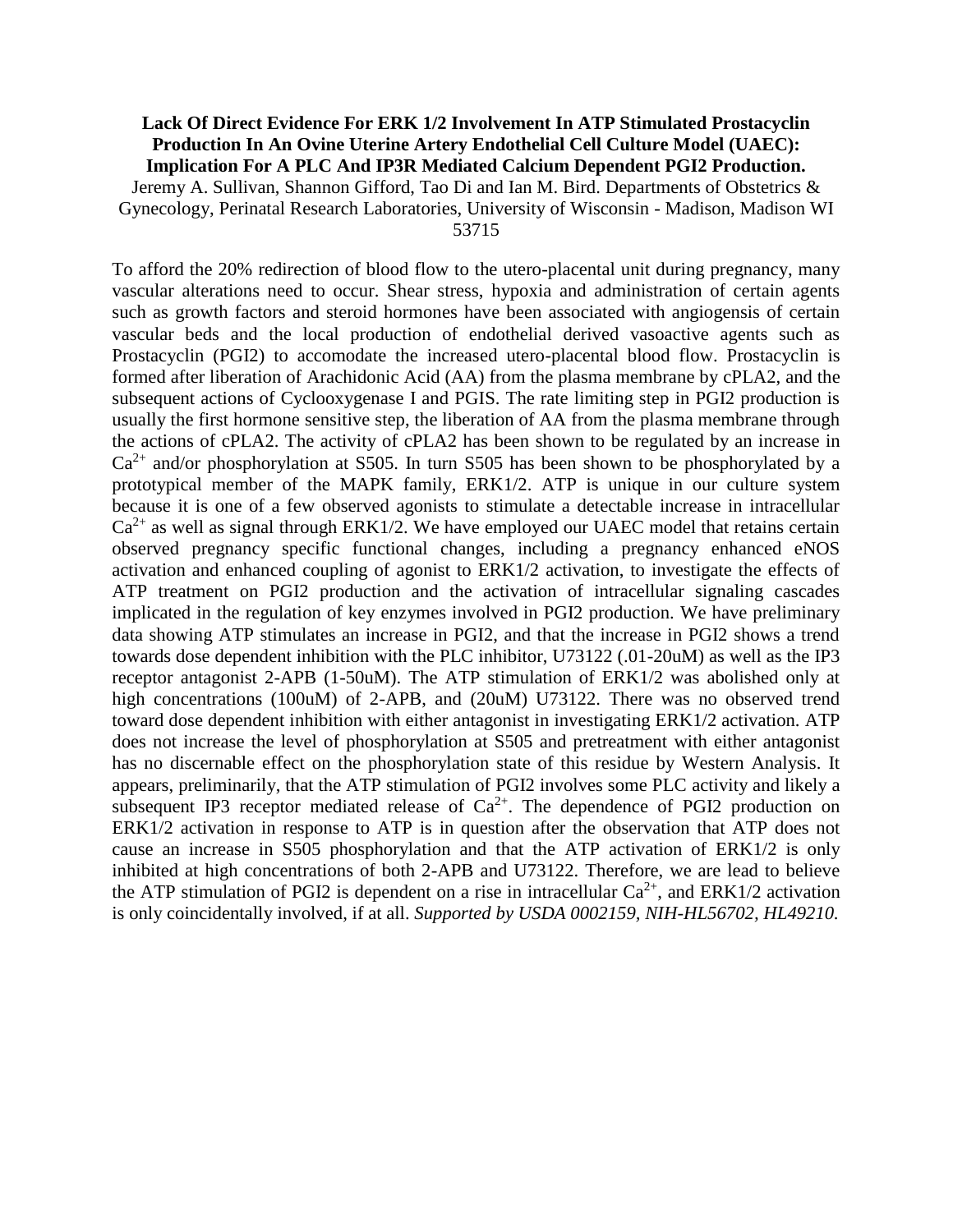# **Threonine 495 Phosphorylation Is Not Necessarily Associated With Inhibition Of eNOS Activity.**

Jacqueline M Cale and Ian M Bird

Obstetrics and Gynecology, University of Wisconsin-Madison, Madison, WI

We have isolated and cloned a full-length cDNA encoding ovine endothelial nitric oxide synthase. In vivo, eNOS is constitutively expressed and is negatively regulated by caveolin and positively regulated by  $Ca^{2+}/c$ almodulin and the chaperone Hsp90. In addition, regulation of eNOS activity may be sensitive to intracellular  $Ca^{2+}$  concentration and multiple phosphorylation events. Thr 495 and Ser 1177 (human) phosphorylations have been investigated most intensely. Thr 495 phosphorylation associates with decreased eNOS enzymatic activity presumably through reduced interaction with  $Ca^{2+}/c$ almodulin. In contrast, Ser 1177 phosphorylation associates with increased eNOS activity. This study investigates eNOS activity during treatment with  $Ca^{2+}$ ionophore or phorbol ester. The relative phosphorylation-state of two eNOS amino acid residues was also determined. COS-7 cells were transfected with ovine eNOS cDNA (pBK-CMV) using GeneJammer (Stratagene). Following transient expression of eNOS, cells were treated with either a  $Ca^{2+}$  ionophore, A23187 (10 mM), or phorbol ester, phorbol-12-myristate-13-acetate (PMA, 10 nM) or both. eNOS activity was assayed by  ${}^{3}H$ -arginine to  ${}^{3}H$ -citrulline conversion in intact cells. Phosphorylation-state specific antibodies were used for immunoblotting of eNOS, Akt and Erk 1/2, followed by non-phospho specific antibodies. A23187 increased eNOS activity  $(805\pm120 \text{ pmol/well over vehicle control}, P<0.01)$  and Ser 1177 phosphorylation while decreasing Thr 495 phosphorylation. TPA treatment did not change eNOS activity and increased both Ser 1177 and Thr 495 phosphorylation. Combined A23187 and TPA induced eNOS activity  $(660±137 \text{ pmol over vehicle control/well, P<0.01})$  and also increased both eNOS Thr 495 and Ser 1177 phosphorylation. All treatments increased phosphorylation of Akt and Erk 1/2. In summary,  $Ca^{2+}$ -stimulated eNOS activity is not attenuated by phorbol ester treatment, despite significant phosphorylation of Thr 495, previously shown to block eNOS and  $Ca^{2+}/c$ almodulin interaction. Phosphorylation or other post-translational modifications of eNOS may occur that allow eNOS to remain active in the face of reduced  $Ca^{2+}/c$ almodulin binding. The fact that  $Ca^{2+}$ ionophore treatment activates Akt, Erk 1/2, and possibly other kinases argues that additional modifications of eNOS may be taking place and must be studied further. Supported by USDA-0002159, NIH-HL64601.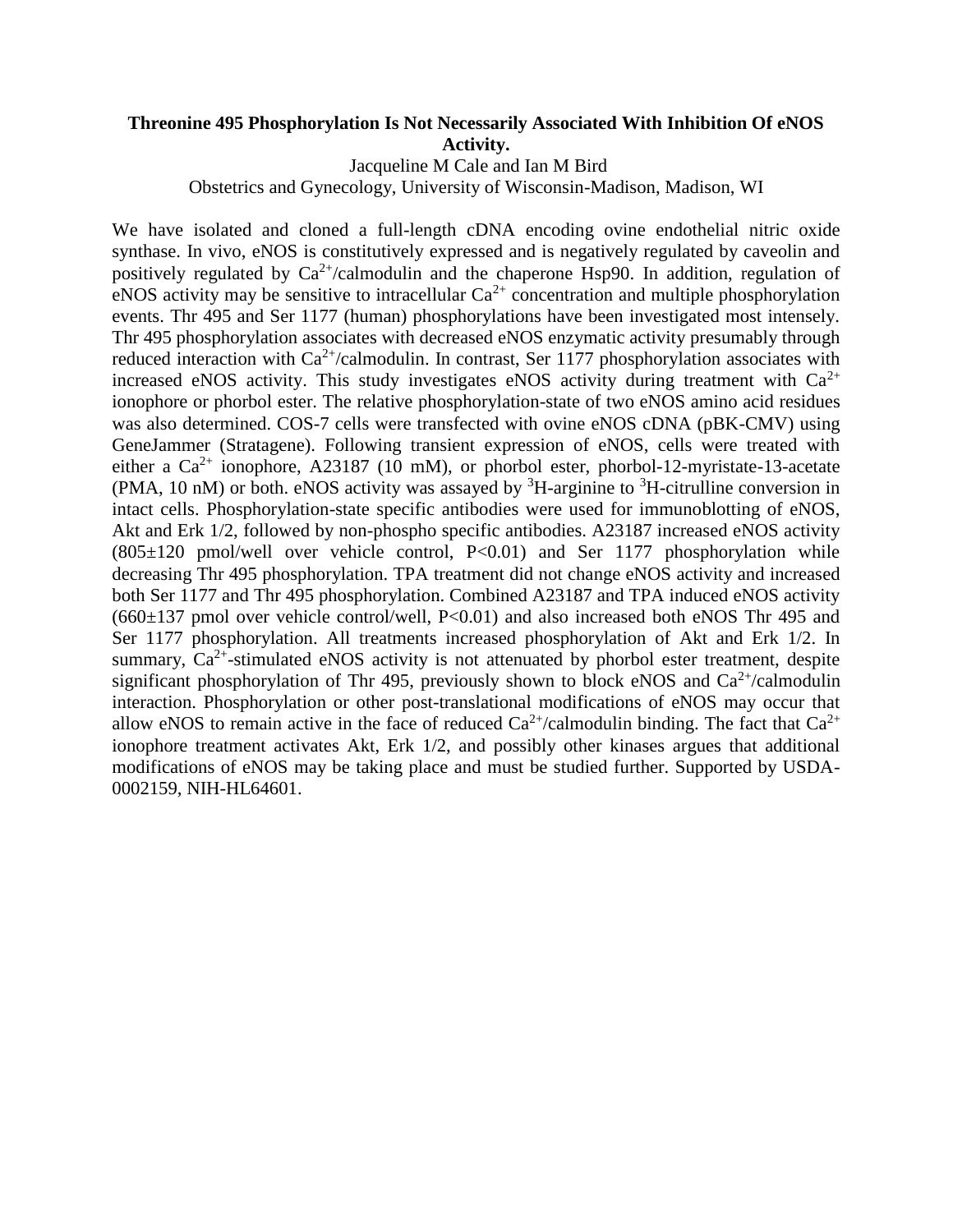# **Hormonal And Follicular Responses Associated With A Natural And GnRH-Induced Ovulation In Heifers**

James M. Haughian<sup>1</sup>, K. Kot<sup>2</sup>, O. J. Ginther<sup>2</sup>, Milo C. Wiltbank<sup>1</sup> Department of Dairy Science<sup>1</sup> and Department of Animal Health and Biomedical Sciences<sup>2</sup>, University of Wisconsin, Madison, WI 53706 USA.

Hormonal changes near the time of ovulation include the preovulatory LH and FSH surges, a rapid decline in estradiol, and a second, periovulatory surge of FSH. Follicle changes include ovulation of the dominant follicle and emergence of a new follicular wave. Our objective was to compare changes in plasma FSH, LH, estradiol, and total  $\alpha$ -inhibin, in addition to antral follicle development, during a natural and GnRH-induced ovulation. Heifers were treated with a single injection of saline (n=7) or 100 µg of GnRH (gonadorelin; n=6) 36 h after prostaglandin (PGF<sub>sα</sub>). Ultrasound scans and hourly blood samples were acquired 6 h before treatment until 12 h after detection of an 8.5 mm follicle in the new follicular wave. GnRH treatment reduced the time to ovulation. In GnRH-treated heifers, the preovulatory LH and FSH surges were 3 h shorter and peak concentrations of LH and FSH were 51% and 58% greater, respectively, compared to control. Normalized to the time when LH concentrations surpassed 4.5 ng/ml, estradiol concentrations declined similarly in each group and nadir concentrations were evident within 12 h. Normalized to this same time point, the periovulatory FSH surge commenced earlier in GnRH  $(9.5 \pm 0.9h)$  compared to control (14.0  $\pm 0.7h$ ). Regardless of treatment, substantial variation in the pattern and duration of the periovulatory FSH surge existed among individual heifers. All endpoints pertaining to the periovulatory FSH surge were unaffected by treatment. In reference to onset of the periovulatory FSH surge, the time to follicular wave emergence, detection of an 8.5 mm follicle, and the number of follicles growing larger than 4, 5, or 8.5 mm, were similar between treatments. The results indicate that inducing ovulation with a single GnRH injection alters the pattern of the preovulatory LH and FSH surges; however, the decline in estradiol, the periovulatory surge of FSH, and growth of follicles in the postovulatory follicular wave remain unchanged.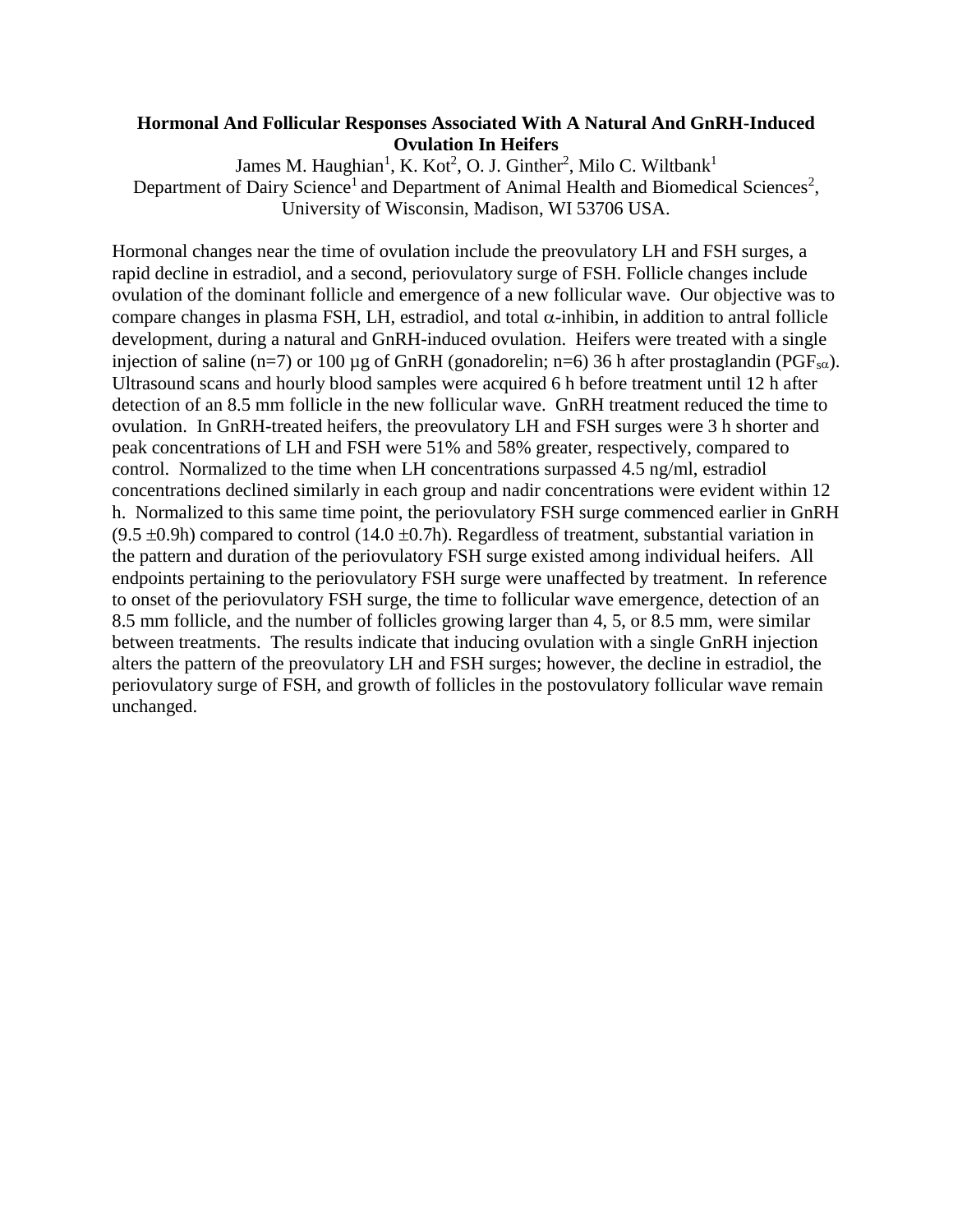#### **ABSTRACTS FOR POSTER SESSION**

#### **Effect Of Different Cell Types And Cell Lines On Development Of Bovine Nuclear Transfer Embryos**

Beyhan  $Z^1$ , Mitalipova M<sup>2</sup>, Chang C<sup>1</sup>. and First NL<sup>1</sup> <sup>1</sup>University of Wisconsin, Madison WI, <sup>2</sup>BresaGen, Athens, GA

The objective of this study was to examine the effect of donor cell type and cell line (chondrocytes, cumulus cells, fetal and adult fibroblasts) on development of bovine nuclear transfer embryos. Cumulus cells were isolated from in vitro matured oocytes, adult chondrocytes and fibroblasts were isolated from slaughtered animals and fetal fibroblasts were obtained from 45-60 day fetuses from a local slaughterhouse. All cell types were cultured for 1-16 passages before nuclear transplantation. Nuclear transfer experiments were conducted as described by Dominko et al. (Biol Reprod 1999; 60 (6): 1496-502). Recipient oocytes were matured in vitro, stripped of cumulus cells and enucleated at 18-20 hours post maturation (hpm). Enucleation was performed under ultraviolet light and oocytes were stained with Hoechst  $33342$  (5 $\mu$ M) to confirm complete removal of chromatin. A total of 17 different cell lines from four different cell types (3 bovine adult fibroblast, 2 chondrocyte, 9 cumulus cell and 3 fetal fibroblast lines) were employed in our study. Overall, 3123 NT embryos were produced in 117 trials using one cell line in each trial. Data were analyzed by ANOVA and means were compared by protected LSD. Results are summarized in Table 1.

| Cell Line         | n.  | Fusion % (N)                       | Cleavage % (N)                     | Blastocyst % (N)                   | ET.            | P | LB |
|-------------------|-----|------------------------------------|------------------------------------|------------------------------------|----------------|---|----|
| BAF1              | 72  | 83.6±7.6 (03) $c,d$                | 63.7 $\pm$ 9.4 (03) <sup>a,b</sup> | 24.6 $\pm$ 6.6 (03) a,b,c          | 9              | 1 |    |
| BAF <sub>2</sub>  | 84  | 94.8 $\pm$ 6.6 (04) <sup>d</sup>   | 65.5 $\pm$ 8.2 (04) <sup>a,b</sup> | 12.2±5.8 (04) $^{\rm a}$           | 0              | 0 |    |
| BAF3              | 86  | 49.7±7.6 (03) $^{\rm a}$           | 74.3±8.2 (04) <sup>b</sup>         | 19.6 $\pm$ 5.8 (04) a,b            | 0              | 0 |    |
| BCh <sub>5</sub>  | 67  | $84.8 \pm 9.4$ (02) $c,d$          | $75.5 \pm 11.5 (02)^{b}$           | 19.3 $\pm$ 8.1 (02) a,b            | 0              | 0 |    |
| BCh <sub>6</sub>  | 914 | $86.2 \pm 2.3$ (34) $c,d$          | 61.2 $\pm$ 2.8 (34) <sup>a,b</sup> | 20.1 $\pm$ 2.0 (34) <sup>a,b</sup> | 20             |   |    |
| BCm7              | 109 | 96.0±6.6 (04) <sup>d</sup>         | 60.9 $\pm$ 8.2 (04) <sup>a,b</sup> | $37.9 \pm 5.8$ (04) <sup>c</sup>   | 14             |   |    |
| BC <sub>m</sub> 8 | 727 | $88.8 \pm 2.5$ (28) $c,d$          | 72.6±3.1 (28) <sup>b</sup>         | $26.5 \pm 2.2$ (28)b,c             | 54             | 5 |    |
| BCm9              | 80  | 91.5 $\pm$ 7.6 (03) $c, d$         | 57.0 $\pm$ 9.4 (03) <sup>a,b</sup> | $27.5 \pm 6.6$ (03)b,c             | 2              | 0 |    |
| BCm10             | 165 | $76.3 \pm 5.9$ (05) b,c            | 59.7 $\pm$ 7.3 (05) <sup>a,b</sup> | 19.6 $\pm$ 5.1 (05) <sup>a,b</sup> | 0              | 0 |    |
| BCm11             | 134 | $88.9 \pm 5.9$ (05) $c,d$          | 60.5 $\pm$ 7.3 (05) <sup>a,b</sup> | 19.0 $\pm$ 5.1 (05) <sup>a,b</sup> | 2              | 0 |    |
| BCm12             | 89  | $88.2 \pm 7.6$ (03) $c,d$          | 58.0 $\pm$ 9.4 (03) <sup>a,b</sup> | 19.4 $\pm$ 6.6 (03) <sup>a,b</sup> | 4              | 0 |    |
| BCm13             | 79  | $88.0\pm7.6$ (03) $c,d$            | 63.1 $\pm$ 9.4 (03) <sup>a,b</sup> | 20.6 $\pm$ 6.6 (03) <sup>a,b</sup> | $\overline{2}$ |   |    |
| BCm14             | 117 | $84.5 \pm 6.6$ (04) $c,d$          | 63.8 $\pm$ 8.2 (04) <sup>a,b</sup> | $28.4 \pm 5.8$ (04)b,c             | $\overline{2}$ |   |    |
| BCm15             | 90  | 81.9 $\pm$ 6.6 (04) b,c,d          | 64.4 $\pm$ 8.2 (04) <sup>a,b</sup> | 17.3 $\pm$ 5.8 (04) <sup>a,b</sup> | 5              |   |    |
| BFF16             | 25  | $100.0 \pm 9.4~(02)^d$             | 40.1 $\pm$ 11.5 (02) <sup>a</sup>  | $20.0\pm8.1(02)$ <sup>a,b</sup>    | $\overline{2}$ |   |    |
| BFF17             | 57  | 60.3 $\pm$ 9.4 (02) <sup>a,b</sup> | 69.0±11.5 $(02)^{b}$               | 42.1 $\pm$ 8.1 (02) $\degree$      | 0              | 0 |    |
| BFF18             | 228 | 83.0 $\pm$ 4.7 (08) c,d            | 67.8 $\pm$ 5.8 (08) <sup>b</sup>   | 16.4 $\pm$ 4.1 (08) <sup>a</sup>   | 7              | 3 | 3  |

Table 1: The effect of individual cell lines on pre- and post-implantation development of bovine nuclear transfer embryos. Different superscripts within the same column indicate statistical differences (p<0.05) BAF: bovine adult fibroblasts, BCh: bovine chondrocytes, BCm: bovine cumulus cells, BFF: bovine fetal fibroblasts. ET: embryo transfer, P: pregnancy, LB: Live birth. Our results indicate that there are significant differences among individual cell lines, but not cell types in terms of pre- and post-implantation development of NT embryos. Our results also suggest that higher developmental rate of cumulus cells and chondrocytes to the blastocyst stage were not correlated with the frequency of pregnancy establishment and development to term. Only one bovine fetal fibroblast line (BFF18) has resulted in 43% pregnancy establishment and all three pregnancies were resulted in live birth.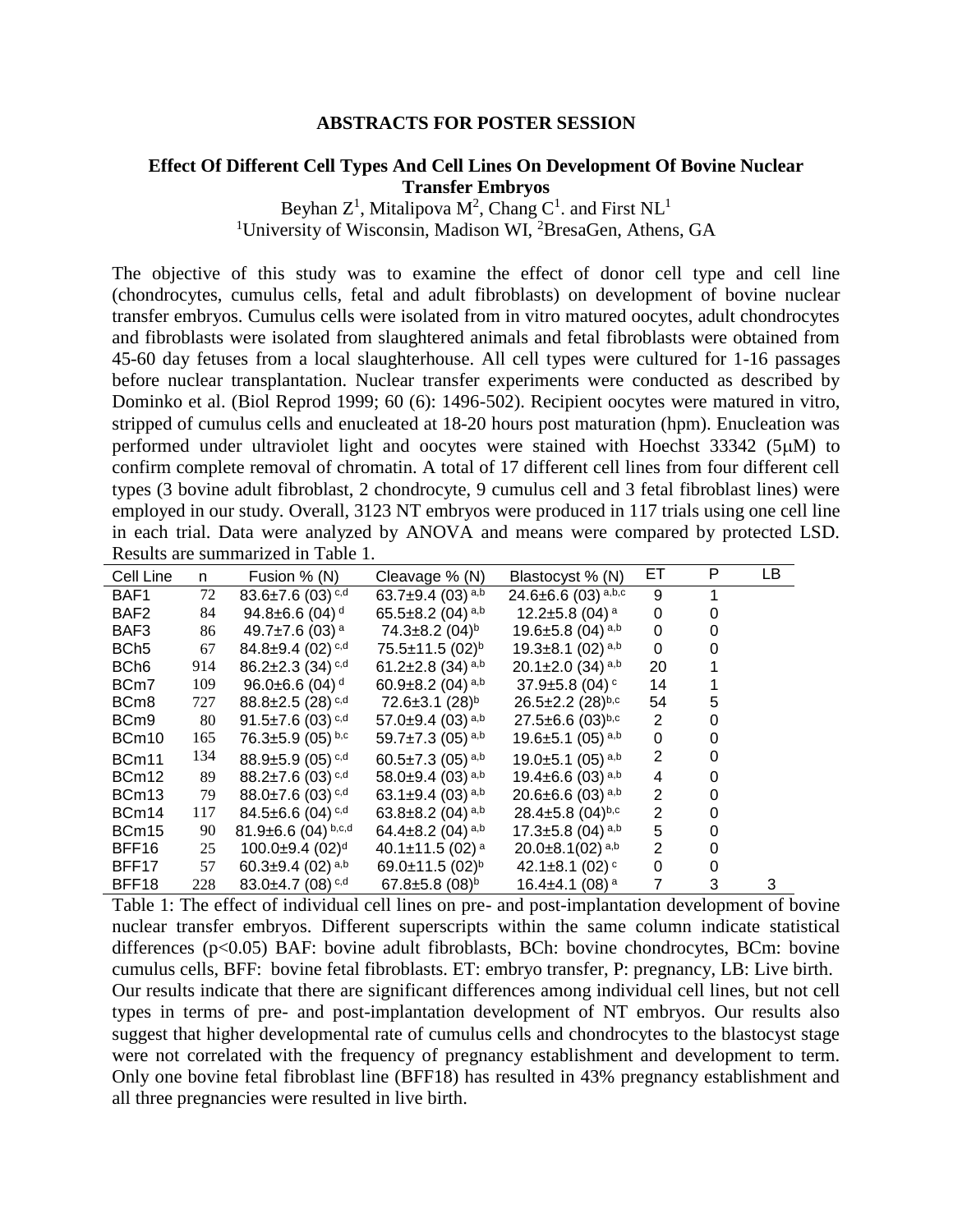# **Comparative Expression of Estrogen Receptors and Endothelial Nitric Oxide Synthase in the Ovine Artery Endothelium.**

Michael J Byers\*, Amy L. Zangl, Tiffini C Gibson, Terrance M. Phernetton, Ronald R Magness, Perinatal Res Labs, Dept of OB/GYN and Animal Sciences, University of Wisconsin-Madison

Endothelium as well as the outer layer of vascular smooth muscle (VSM) has been shown to contain estrogen receptors and bind estrogen with high affinity. This is significant because estrogen is believed to have a multifunctional role as a cardiovascular protectant. Estrogen elicits a rapid vasodilatory response followed by long term prevention of artherosclerosis by inhibition of the response to vascular injury. The direct action of estrogen on endothelial cells as well as VSM mediates this effect. Aside from its role as a cardiovascular protector, estrogen also plays a critical role in regulating uterine blood flow during pregnancy. The 20-50 fold increase in uteroplacental blood flow seen during normal pregnancy in sheep occurs, in part, at the level of the uterine artery endothelium where estrogen stimulates the expression of endothelial nitric oxide synthase (eNOS) resulting in increased production of the potent vasodilator nitric oxide (NO).

To determine if the specific estrogen-induced increase in eNOS is unique to the uterine vascular bed, and limited only to the endocrine conditions of pregnancy, we have conducted a study of vessels from a variety of systemic tissues during different stages of the reproductive cycle. Arteries were collected from uterine, omental, mammary, renal, coronary, and placental vascular beds (n=5-9). For the purposes of endocrine status comparison, each of these vessels was collected from luteal and follicular phase sheep (except placental), as well as pregnant sheep. Immediately following surgical removal of the vessels, the endothelial layer was mechanically removed and snap frozen in lysis buffer for later analysis. Using Western blotting, protein lysates were probed with antibodies for estrogen receptor alpha ( $ER\alpha$ ), estrogen receptor beta ( $ER\beta$ ), eNOS, PECAM-1 (an endothelial cell marker), and smooth muscle myosin (SMM, an indicator of muscle cell contamination).

eNOS was found to be significantly elevated in the uterine artery endothelium during the follicular phase (4.2 fold) as well as pregnancy (5.8 fold) when compared to luteal samples. No other vessel studied showed an increase in eNOS. ER $\alpha$  did not change in any tissue studied during these endocrine conditions.  $ER\beta$  showed a very modest increase (1.6 fold) during pregnancy in the uterine, mammary, and coronary endothelium. However, considering eNOS increases more than 4 fold during the follicular phase, when  $ER\beta$  is unchanged, it is not likely that an increase in  $ER\beta$  is required. This suggests that the regulation of eNOS by ERs is through a non-genomic signaling pathway that does not require increased translation of receptor protein. PECAM-1 was readily detectable in all samples confirming the presence of endothelium. SMM protein levels were consistent in all tissues validating the relative purity of the endothelial samples. In conclusion, endocrine related changes in eNOS are localized specifically the uterine artery endothelium.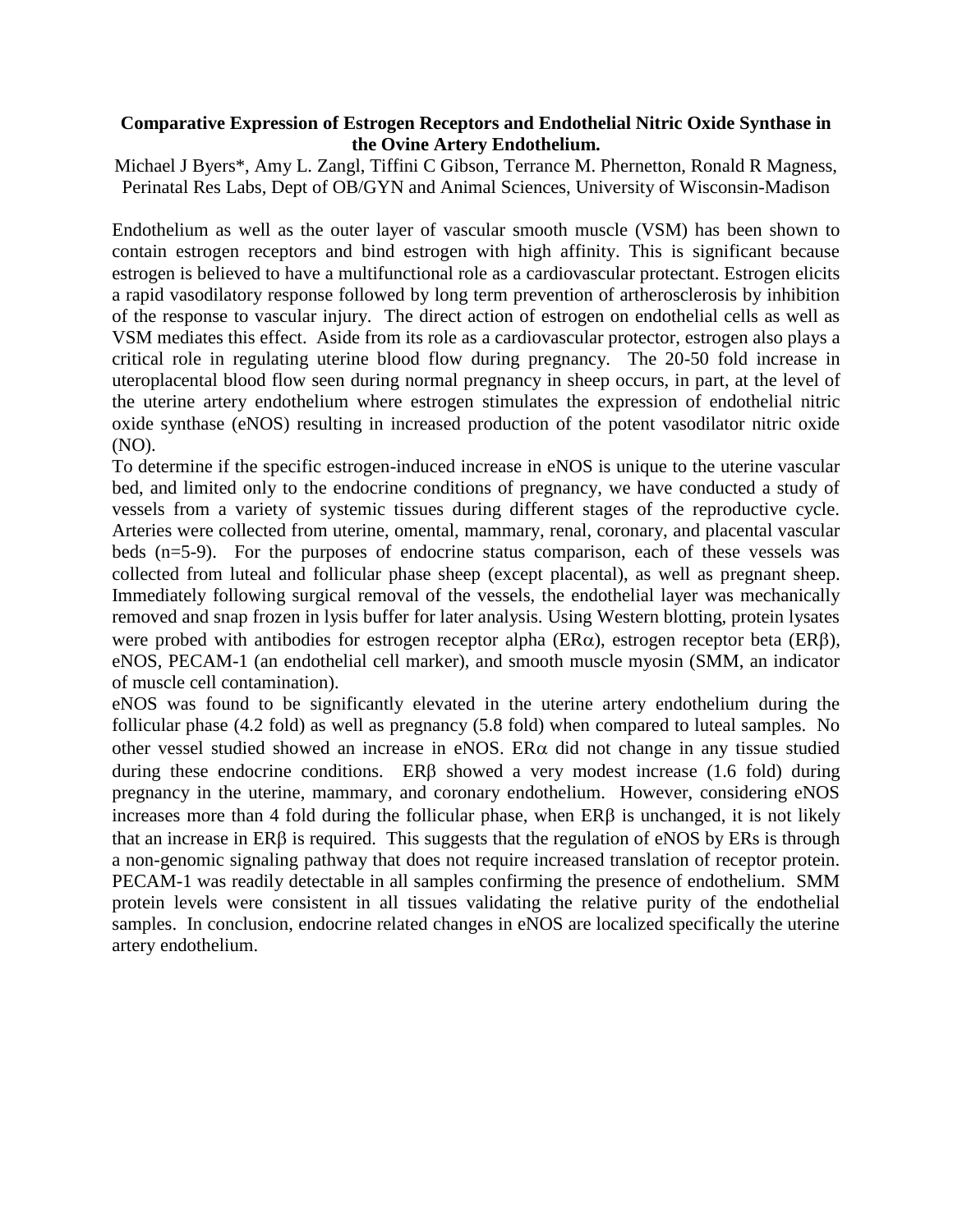# **Differentiated Expression of VEGF, EG-VEGF, and VEGF Receptors in Human Placentas from Normal and Pre-eclamptic Pregnancies.**

Jin-Young Chung<sup>1</sup>, Yang Song<sup>1</sup>, YunXia Wen<sup>1</sup>, Jason L. Austin<sup>1</sup>, Ronald R. Magness<sup>1,2,3</sup> and Jing Zheng<sup>1</sup> Departments Ob/Gyn, Perinatal Research Laboratories<sup>1</sup>, Pediatrics<sup>2</sup>, and Animal Sciences<sup>3</sup>, University of Wisconsin, Madison, WI 53715

In normal pregnancy angiogenesis and vasodilation are critical for the increased placental blood flows which is directly correlated with fetal growth and survival as well as neonatal birth weights and survivability. Abnormal vascular growth and impaired vasodilation, however, may result in abnormal pregnancy conditions such as pre-eclampsia (PE), a hypertensive disorder in 10-13% of first pregnancies and in 5-7% of subsequent pregnancies. The pathogenesis of PE is thought to act at three levels: defective placentation, placental ischemia, and endothelial cell dysfunction. To date, although dysfunction of vascular endothelial cells is considered to be a key factor which results in these abnormal pregnancy conditions, the basic biochemical and molecular mechanisms that lead to endothelial dysfunction in the abnormal pregnancies remain unclear. In this study, we examined differentiated expression of VEGF, endocrine-gland-derived VEGF (EG-VEGF), and VEGF receptors (VEGF receptor-1 [VEGFR-1] and -2 [VEGFR-2], and neuropilin-1 [NP-1] and -2 [NP-2]) in human placentas from normal (N) and PE pregnancies using quantitative real-time PCR. We observed slight increases (54 and 44%) in VEGF and EG-VEGF expression in PE vs N placentas. Expression of VEGFR-1, but not the other receptors (VEGFR-2, NP-1 and NP-2), increased 4 fold in PE placentas when compared with normal placentas. Expression of all four VEGF receptors in placentas was confirmed using immunohistochemistry. The localization of VEGF receptors in placentas was similar among four VEGF receptors: primarily present in syncytiotrophoblasts and endothelial cells of villous capillaries and large vessels. No significant difference in staining intensity was detected between the N and PE placentas examined. Thus, we have demonstrate that VEGFR-1 expression is increased in pre-eclamptic placentas, suggesting VEGFR-1 may play an important role in preeclampsia.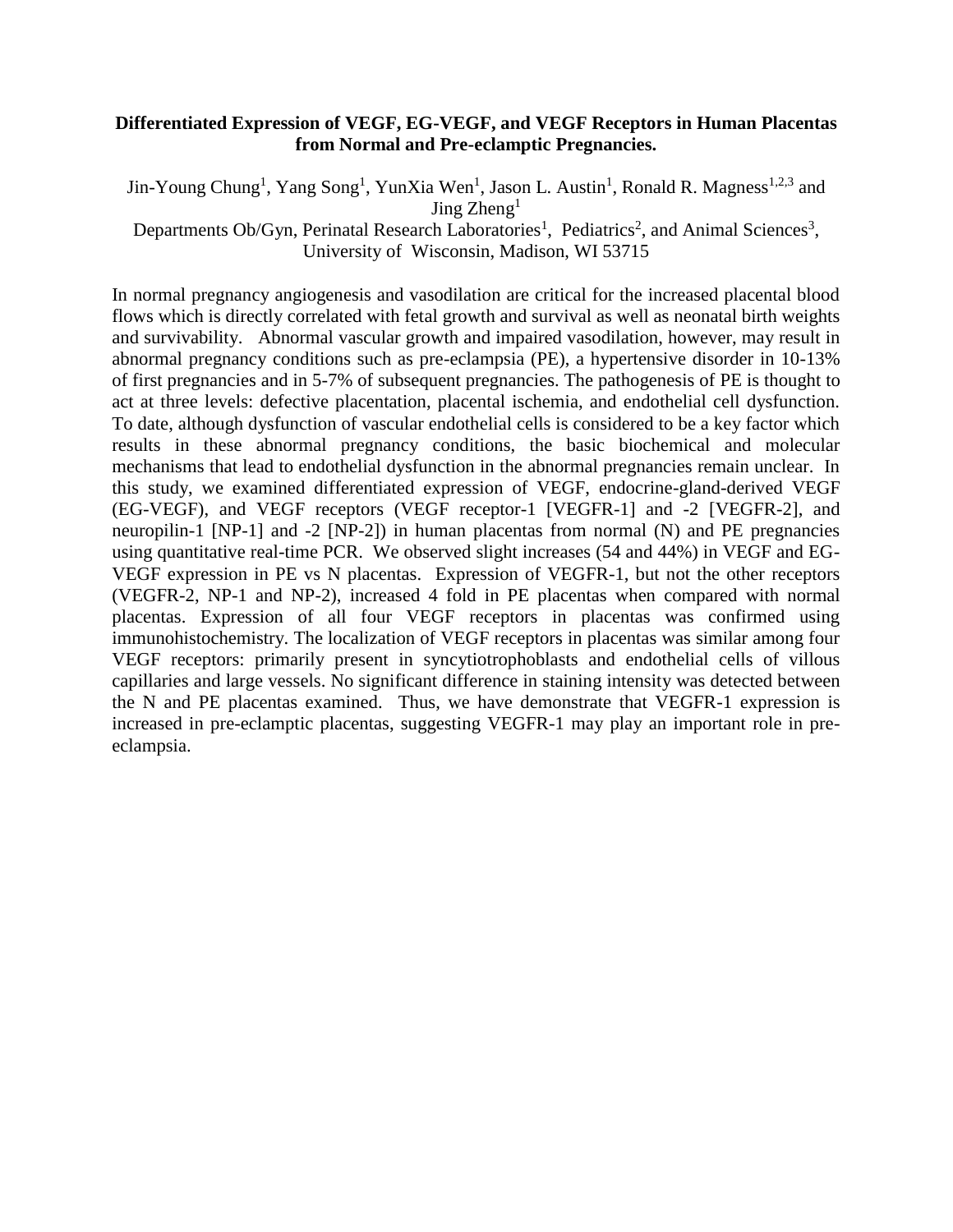# **Changes In FSH Concentrations In Relation To The Follicular Population During Wave Development In Mares**

F.X. Donadeu, D. R. Bergfelt and O. J. Ginther Department of Animal Health and Biomedical Sciences University of Wisconsin-Madison, Madison, Wisconsin 53706 USA

Knowledge of the association between circulating FSH concentrations and follicle development is needed for development of optimal superovulation protocols. An FSH surge associated with follicular wave emergence at about mid-cycle in mares attains peak concentrations when the largest follicle reaches approximately 13 mm. Thereafter, concentrations decrease concurrent with the development of multiple follicles of the wave. The extent of involvement of the cohort of follicles in regulating this FSH decline is unknown. The hypotheses was tested that several growing follicles >13 mm of a wave participate in the FSH decline. Cycling pony mares were randomly assigned to groups based on the number of follicles >10 mm retained in their ovaries. In brief, a new follicular wave was induced 10 days after ovulation by ablating all ovarian follicles  $>5$  mm using ultrasound-guided transvaginal follicle aspiration. Thereafter, ablations were done when the largest follicle reached 10 mm to retain none  $(n=15)$ , the largest  $(n=12)$ , the 3 largest (n=15), or all (n=10) follicles  $>10$  mm of the ablation-induced wave. Transrectal ultrasonography to monitor follicular development and blood sampling were done daily. Hormonal data were normalized to the day the largest follicle attained or was expected to attain 13 mm (day 0) and were analyzed by split-plot ANOVA from day -4 to day 8. A treatment by day interaction  $(p<0.01)$  for mean FSH concentrations was due to a progressive decrease in concentrations after day 0 in the groups in which at least 1 follicle was retained, while concentrations in the group with no follicles retained remained elevated. The FSH decline was more precipitous in the groups with the 3 largest or all follicles retained than in the group with only the largest follicle retained, as indicated by lower ( $p<0.05$ ) FSH concentrations on day 2 in the first two groups. However, all 3 groups with follicles retained had reached similar FSH levels by the time their largest follicle was approximately 25 mm. No differences in plasma estradiol levels were detected among groups, although an increase was observed (day effect,  $p<0.05$ ) when the largest follicle in the groups with follicles retained exceeded 20 mm. The mean profiles of LH concentrations were similar among groups with a gradual increase over the 13-day period (day effect,  $p<0.05$ ).

In conclusion, a cohort of at least 3 growing follicles initially participated in the decline in FSH concentrations associated with a follicular wave. Thereafter, at a mean of 23 mm, a single follicle accounted for the depressed FSH concentrations.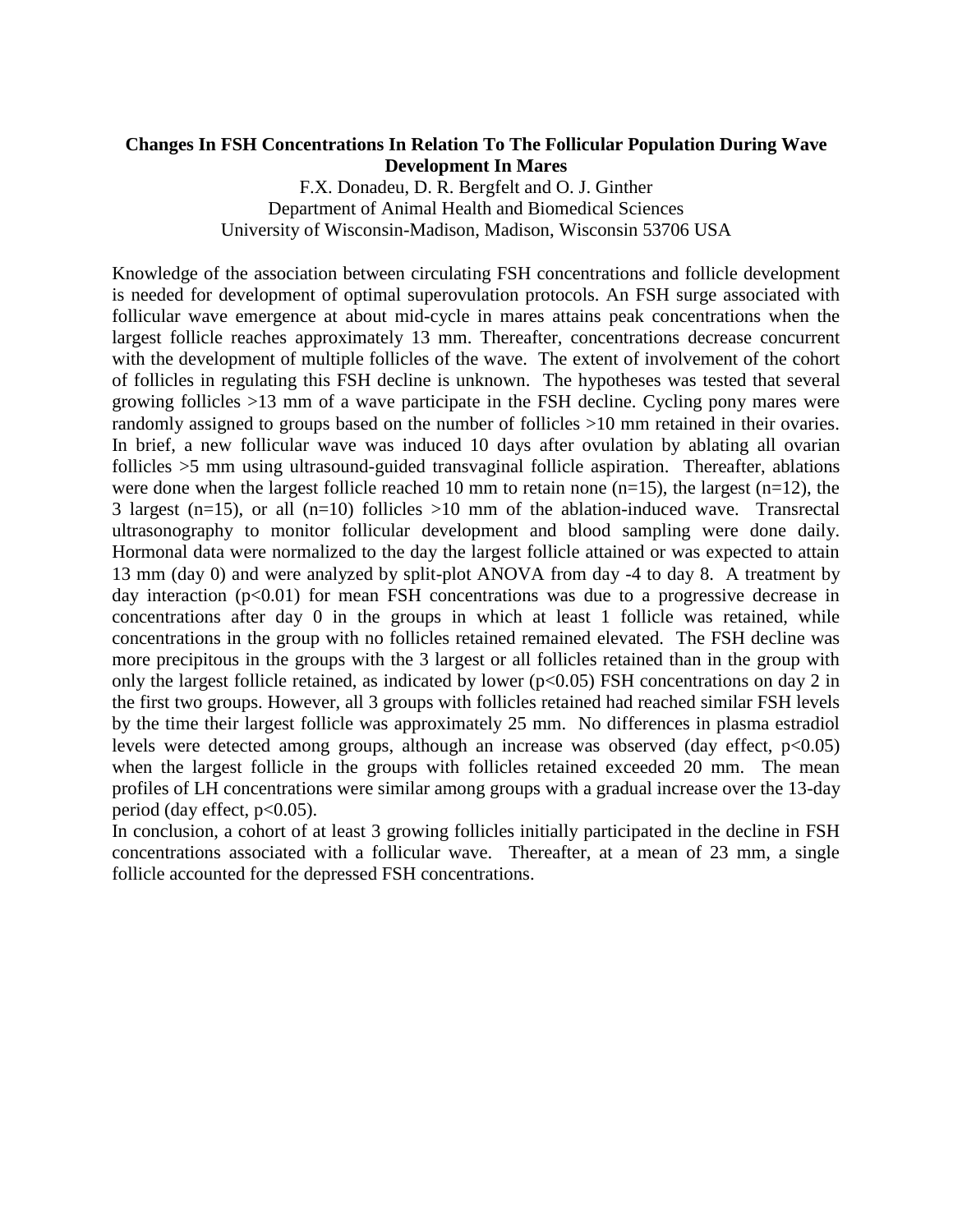#### **The Effects Of Scrotal Insulation On Sperm Morphology And In Vitro Fertilization**

Lefric E Enwall<sup>1</sup>, G C Ostermeier<sup>3</sup>, Renata Sartor Bergfelt<sup>1</sup>, Lindsey N Laplante<sup>1</sup>, Abdullah Kaya<sup>2</sup> and John J Parrish<sup>1</sup>

<sup>1</sup>Dept of Animal Sciences, University of Wisconsin, Madison, WI. <sup>2</sup>Dept of Reproduction and Artificial Insemination, Selcuk University, Konya, Turkey. <sup>3</sup>School of Medicine, Wayne State University, Detroit, MI

ABSTRACT- The effect of scrotal insulation for 48 hr on bull sperm morphology as assessed by Fourier harmonic analysis and in vitro fertility as assessed by ability of sperm to penetrate oocytes, the ratio of oocytes cleaved at 32/48 hr post insemination, and number of nuclei after 135 hr of culture. Analysis of sperm morphology used a quality control chart approach comparing semen collections obtained before and at 2 to 3 day intervals after scrotal insulation (ASI). The sum of the Fourier harmonic amplitude variances were used as measures of the variation in sperm nuclear shape. The variation in sperm nuclear shape increased (p0.05) for collections (days ASI)) with sperm that were undergoing epididymal transit (day 2) and spermiogenesis (day 14), meiosis (days 42 and 47) at the time of insulation. These changes in nuclear shape variation would be indicative of reduced fertility. When examining the in vitro fertility of the same semen samples, no effect was found on fertilization. Timing of first cleavage was evaluated as faster cleaving embryos are more likely to develop to the morula/blastocyst stage. The ratio of cleavage at 32/48 hr was decreased (p0.05) for collections (days ASI) with sperm undergoing epididymal transit (day 2), spermiogenesis (day 14, 23), meiosis (days 30, 33, 35, 37, 47) and spermatocytogenesis (days 49, 61 and 66) at the time of insulation. The number of nuclei in embryos after 135 hr of culture were reduced for collections (days ASI) from 191 nuclei (day 0) to 132 (day 14) and 162 (day 26). There were effects on sperm in vitro fertility for sperm undergoing all stages of development at the time of scrotal insulation. The Fourier harmonic analysis identified a variety of changes to the variation in sperm shape but it was best able to identify changes in sperm at days 2, 14 and 47 that were related to reduced in vitro fertility. In particular, day 14 sperm undergoing spermiogenesis had increased variation in shape, delayed time to first cleavage, and reduced number of nuclei by 135 hr of culture. Supported by USDA 98-02163.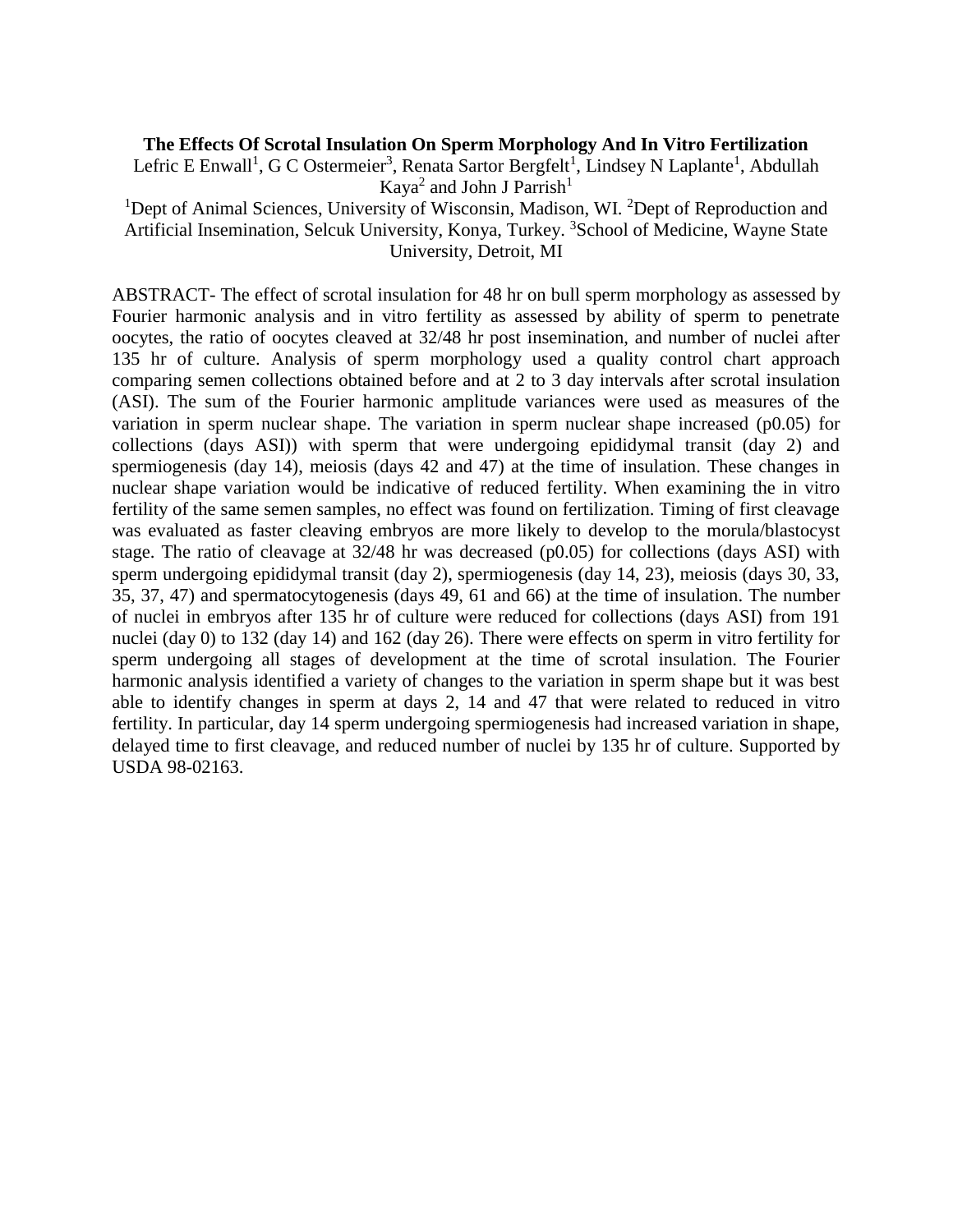#### **BMP-4 Induces Trophoblast Differentiation In Human ES-Cell Derived Embryoid Bodies.**

Behzad Gerami-Naini, Thaddeus G. Golos, Maureen Durning, Jami Rothe, James A. Thomson, and Ren-He Xu

# *Wisconsin National Primate Research Center and the Department of Obstetrics and Gynecology. University of Wisconsin Medical School, Madison, WI.*

The earliest differentiation event in mammalian embryonic development is the determination of the trophectoderm. Chorionic gonadotropin (CG) secretion by trophoblasts at the time of implantation is an essential signal for pregnancy recognition in all primates. Although insights into early placental development have been provided by mouse genetic models, the relevance to human development remains to be systematically investigated. In order to begin to investigate the signals that cause differentiation of embryonic cells into specific trophoblast linages, we used embryoid bodies (EBs) prepared from human embryonic stem (hES) cells as an *in vitro* model of early human development. hES cells (line H1.1) were grown in suspension culture for 10 days to form EBs. EBs were treated with varying concentrations (100ng/ml, 30ng/ml and 10ng/ml) of bone morphogenetic protein -4 (BMP-4) and supernatant was collected every 48 hours. After 96 hours EBs were washed and resuspended in media without BMP-4. The secretion of hCG, progesterone, and estrogen increased significantly  $(> 10$ -fold) when EBs were exposed to all levels of BMP-4. Very low hormone production was noted in untreated EBs. EBs produced substantial amounts of hCG, progesterone, and estrogen throughout exposure to BMP-4, although the hormonal response began to decline during the subsequent 48 h of BMP-4 withdrawal. We have used two different trophoblast cell lines (JEG-3 and BeWo) to determine whether BMP-4 also stimulates endocrine function of differentiated trophoblasts. The studies demonstrated little if any response in hormone secretion with these cell lines.

**Summary:** Our lab developed a paradigm using EBs to study the role of BMP-4 in early stages of embryonic development. EBs were exposed to different doses of BMP-4 at 48 hours intervals. In some experiments, BMP-4 treated EBs secreted the highest levels of hCG and progesterone, however the response was not consistent in all experiments.

The response pattern to BMP-4 is complex and differs among experiments; however the observation that hCG and Progesterone responses to BMP-4 tend to be similar within an experiment suggests that trophoblast differentiation and/or activity is altered in EBs.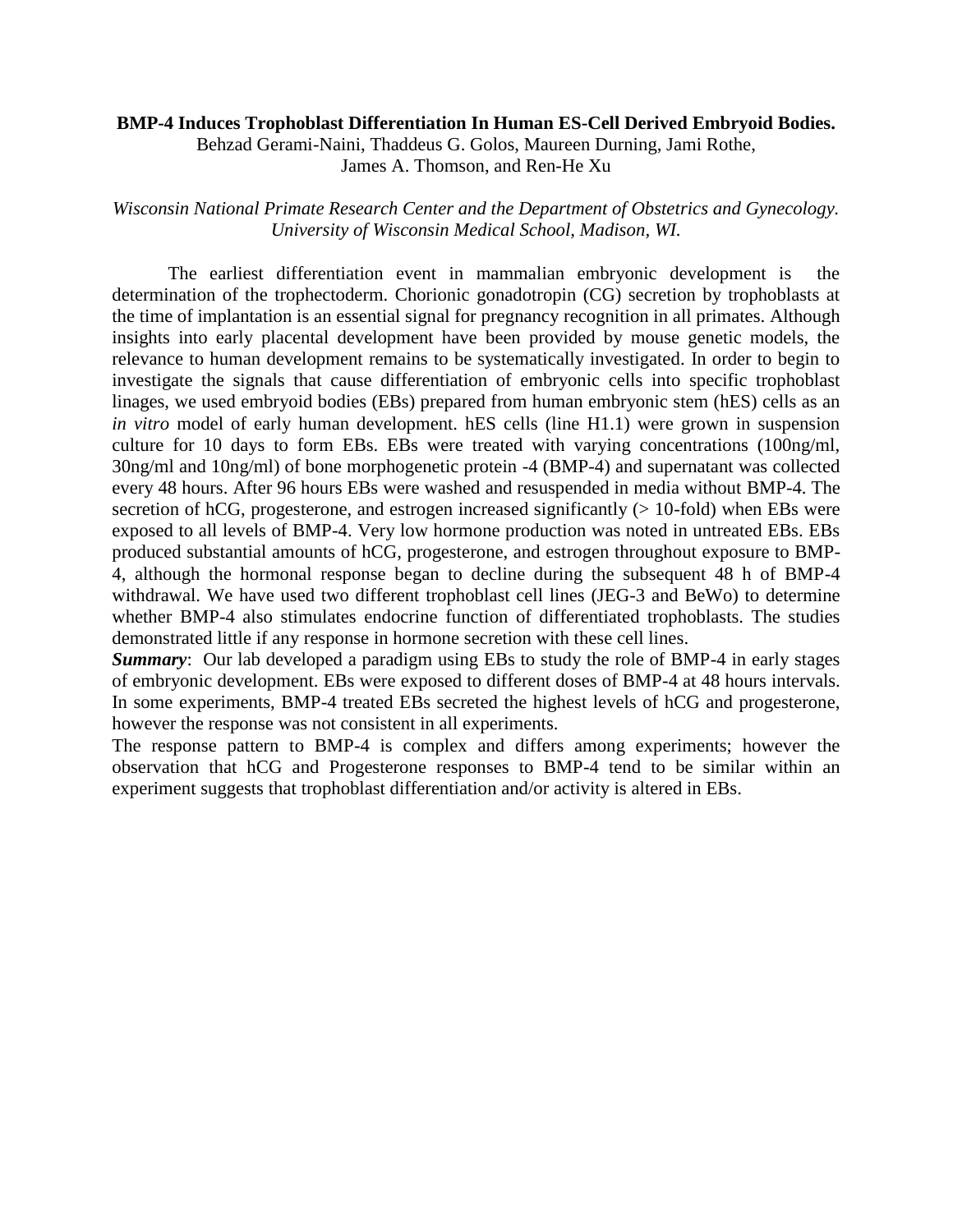#### **Enteral Insulin-Like Growth Factor-I (IGF-I) Stimulates Erythropoiesis In Suckling Rats.**

Pamela J. Kling,<sup>1</sup> K. Muy Taing,<sup>2</sup> Suann S. Woodward,<sup>2</sup> Bohuslav Dvorak,<sup>2</sup> James G. Grille,<sup>2</sup> Cathy S. Williams,<sup>2</sup> Anthony F. Philipps.<sup>3 1</sup>Departments of Pediatrics, <sup>1</sup>University of Wisconsin, <sup>2</sup>The University of Arizona,  ${}^{3}$ University of California, Davis.

Background: IGF-I and IGF-II are potent growth factors involved in perinatal growth and development. Parenteral IGF-I has been shown to stimulate erythropoiesis, whereas IGF-II's role in erythropoiesis is inadequately studied. Although IGF-I and IGF-II are both present in mammalian milks, the role of milk-borne IGF's in erythropoiesis has not been examined. Cell culture studies support 2 potential mechanisms involved in IGF-I's stimulation of erythropoiesis: by stimulating Epo production and by stimulating erythroid maturation at later stages of differentiation. Investigators have also speculated that IGF-I stimulates cellular iron delivery by upregulating the transferrin receptor. We investigated whether artificial feeding of IGF-I and IGF-II to suckling rats stimulates erythropoiesis. Methods: 8-12 day-old rats underwent gastrostomy and were fed utilizing an artificial feeding system with rat milk substitute (RMS), devoid of growth factors. We studied rats fed RMS+IGF-I, RMS+IGF-II, or RMS. Blood and bone marrow were collected to measure hemoglobin (Hb), plasma Epo levels, reticulocytes, myeloid:erythroid ratio, mean cell volume, and zinc protoporphyrin (a measure of incomplete iron incorporation into Hb). Results are reported as mean  $\pm$  SEM) and analyzed by factorial ANOVA. Results: Rats fed RMS + IGF-I had higher hemoglobin (Hb) levels  $(9.8 \pm .3 \text{ g/dL})$ , compared to those fed RMS (9.1  $\pm$  .2) or RMS + IGF-II (9.1  $\pm$  .2), p<0.05. After IGF-I supplementation, red blood cell counts (RBC) ( $p<0.05$ ) and microhematocrits ( $p<0.02$ ) were also higher. Plasma erythropoietin (Epo) levels, reticulocytes, and erythrocyte iron incorporation were similar between groups. Plasma iron levels were higher in the RMS + IGF-I group (p<0.01). Conclusion: Enteral IGF-I may directly stimulate erythropoiesis through established signaling pathways, but not by increasing Epo production. Because plasma iron levels were higher with IGF-I supplementation, erythropoiesis might also be stimulated by improved iron delivery.

Acknowledgements: American Heart Association, Southwest Affiliate SW-GS-16-98 and a gift from the Sparks family to the University of Arizona Children's Research Center.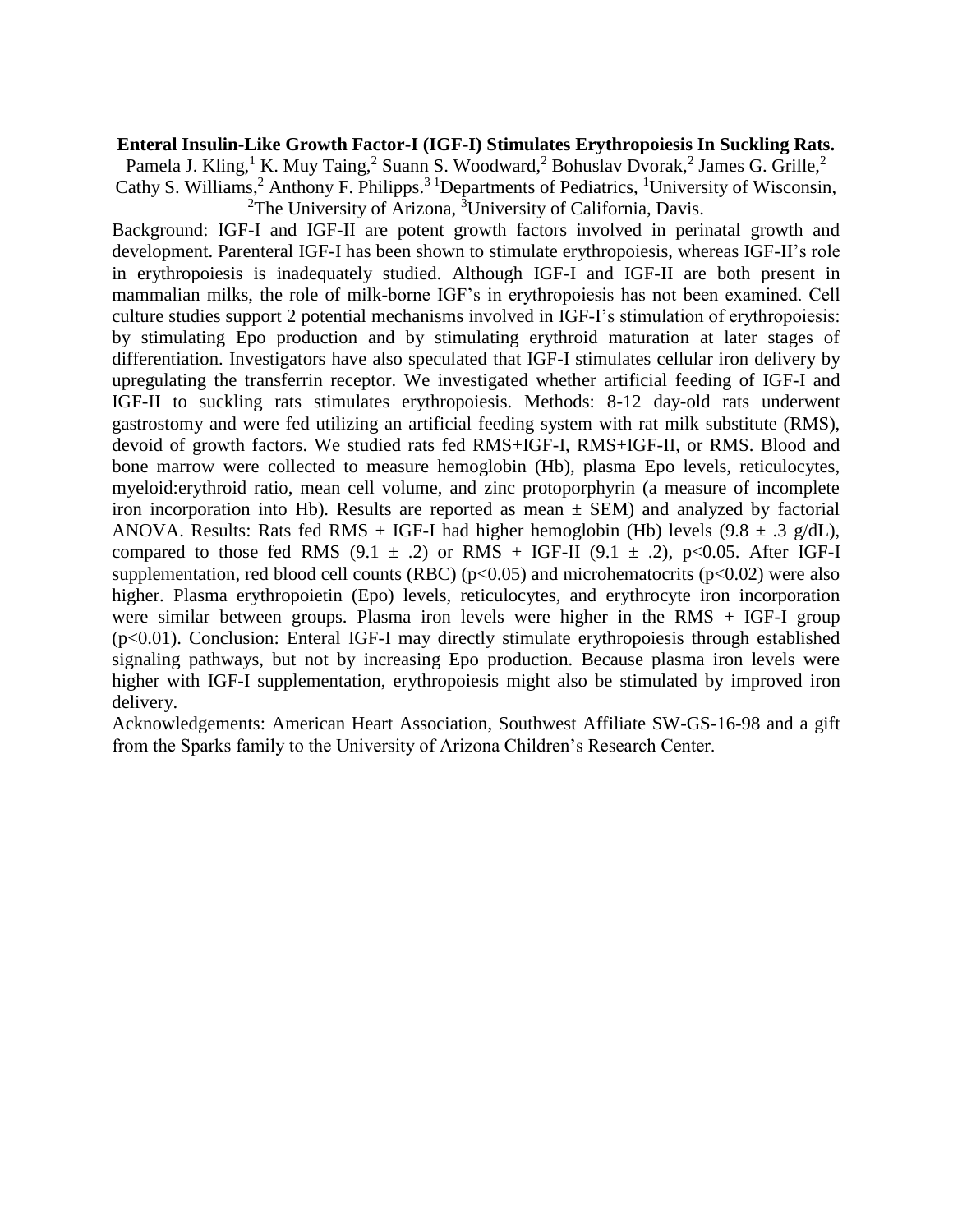# **IP3 Controls Both The Acute And Sustained Phases Of The Calcium Response In P-UAEC But By Distinct Mechanisms**

Shannon M. Koehler, Cara J. Person, and Ian M. Bird

We have previously demonstrated that uterine artery endothelial cells derived from pregnant and non-pregnant ewes retain differences in vasodilator production through passage 4. Cells derived from pregnant ewes (P-UAEC) produce more nitric oxide (NO) than cells derived from nonpregnant animals (NP-UAEC) when stimulated by AII or ATP. One way eNOS (the enzyme that catalyzes the conversion of L-arginine to L-citruline and NO) can be activated is by a rise in the intracellular free  $Ca^{2+}$ concentration ( $[Ca^{2+}]_i$ ) and it has also been shown that P-UAEC and NP-UAEC show differences in  $Ca^{2+}$  signaling. Specifically, P-UAECs respond to ATP with a initial transient peak in  $[Ca^{2+}]\$ i followed by a prolonged sustained phase; NP-UAECs do not exhibit a sustained phase. Previous studies have shown that the ATP-induced transient peak in  $[Ca^{2+}]_i$  is produced by the release of  $Ca^{2+}$  from intracellular stores and is controlled by IP3. Therefore, the aim of this study was to determine the mechanism that controls the sustained phase of the  $Ca^{2+}$ response to ATP in P-UAEC. The previous studies had all been performed over a short time interval, thus it was important to further characterize the sustained phase by extending the recording time to 30 minutes. Once a typical response was established, manipulations could be carried out to determine the mechanism by which it is controlled. Research on other cell types which show a biphasic calcium response have revealed that the sustained phase can be due to an influx of extracellular  $Ca^{2+}$  after the intracellular stores have been depleted (capacitative entry). In order to determine if this occurred in P-UAEC, the cells were stimulated with ATP in the absence of extracellular  $Ca^{2+}$ . The sustained phase was completely abolished in  $Ca^{2+}$ -free media but the initial peak was unaffected. Further experiments revealed that the sustained response could be rescued if extracellular  $Ca^{2+}$  were added back to the media. In addition, if 2APB (an IP3R antagonist) were added to the media before the extracellular  $Ca^{2+}$  was reintroduced, it could block the rise in  $[Ca^{2+}]$ . From this data it can be inferred that extracellular  $Ca^{2+}$  does not enter the cytoplasm directly but rather it is channeled into the intracellular stores and is then released into the cytoplasm.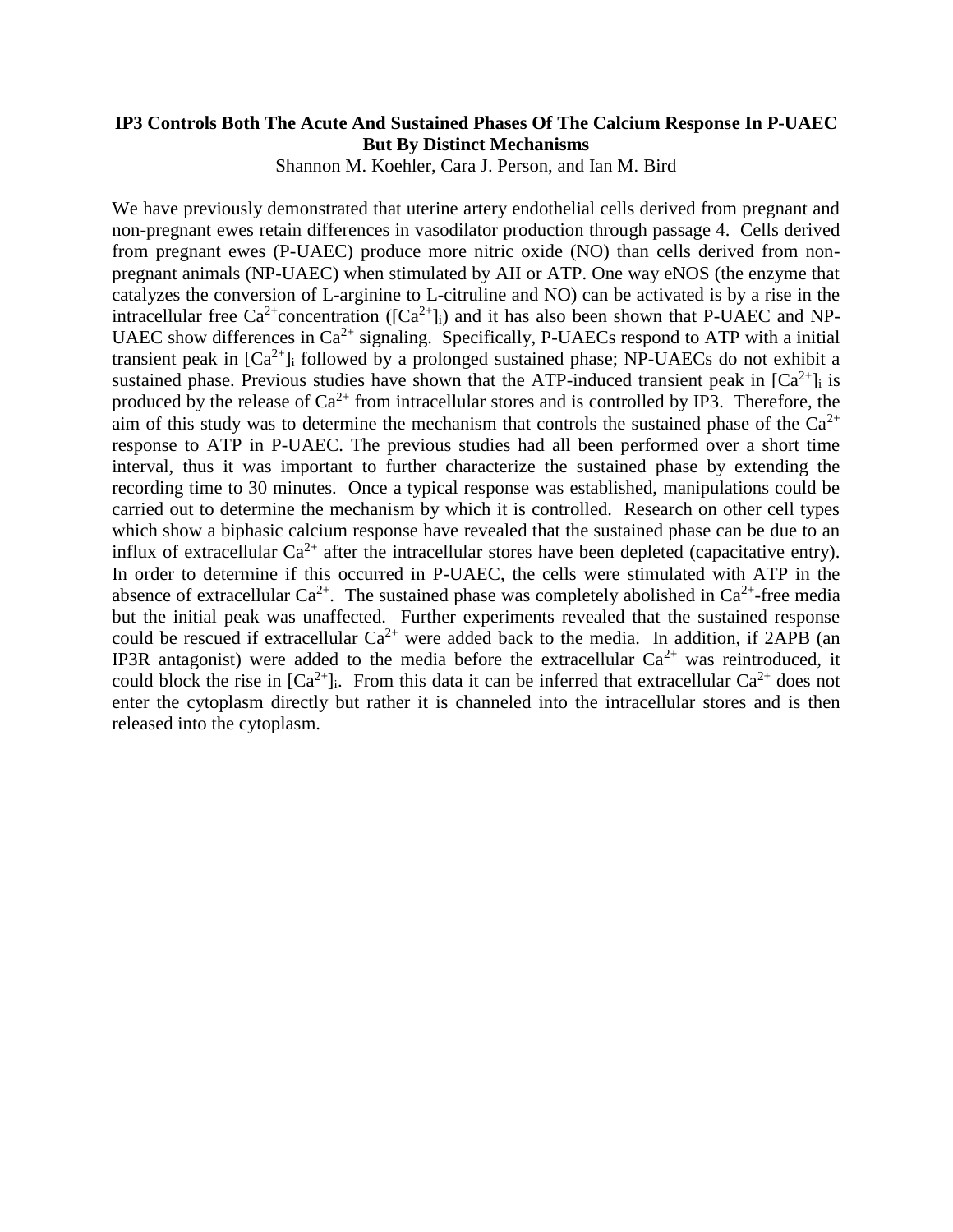#### **Zinc Protoporphyrn/Heme Ratios In Infants Born To Diabetic Mothers (IDM)**

Efrat Lelkes,<sup>1</sup> Sarah Schoel,<sup>2</sup> Richard A. Ashley,<sup>3</sup> Karen B. Lesser,<sup>2</sup> Pamela J. Kling,<sup>1</sup> Department of Pediatrics and Center for Perinatal Care, University of Wisconsin, Madison,<sup>1</sup> Department of Obstetrics and Gynecology, The University of Arizona, $<sup>2</sup>$  and Mayo Medical</sup>  $School<sup>3</sup>$ 

Introduction: Infants born to mothers with diabetes mellitus (IDM) are at risk for tissue iron deficiency in the perinatal period. Tighter glycemic control during pregnancy has been shown to improve neonatal outcomes. It is not known if improved glucose control is associated with improved iron status. Whole blood zinc protoporphyrin/heme (ZnPP/H) measures incomplete iron incorporation into hemoglobin as zinc substitutes for iron in the protoporphyrin ring. In mature patients, ZnPP/H measures iron deficient erythropoiesis, a state that occurs prior to the development of tissue iron deficiency. We hypothesized that ZnPP/H ratios would be higher in IDM and would correlate to glycemic control. Methods: At birth, we measured ZnPP/H ratios in 110 healthy term infants and in 32 IDM. We measured complete cell counts in IDM and glycosylated Hb levels in their mothers. Patient groups were compared by the Mann-Whitney U test and laboratory parameters were compared by simple regression. Results: ZnPP/H ratios were higher in IDM (127.3±12.6  $\mu$ M/M) than in normal infants (75.4±2.9  $\mu$ M/M), p<0.0001. ZnPP/H ratios in IDM correlated with red cell distribution width (p<0.0001, R2=.448), a parameter that rises early in iron deficiency. ZnPP/H ratios did not correlate to red cell count. In 14 instances when maternal glycosylated hemoglobin levels were available, ZnPP/H ratios in IDM did not correlate with glycosylated hemoglobin levels, p=0.16, R2=.157. Conclusion: ZnPP/H ratios were higher in IDM, compared to normal infants. ZnPP/H ratios in IDM were associated with a measure of early iron deficient erythropoiesis (red cell distribution width), but not associated with the surrogate measure of glycemic control (glycosylated hemoglobin).

Acknowledgements: American Heart Association, Southwest Affiliate SW-GS-16-98 and a gift from the Sparks family to the University of Arizona Children's Research Center.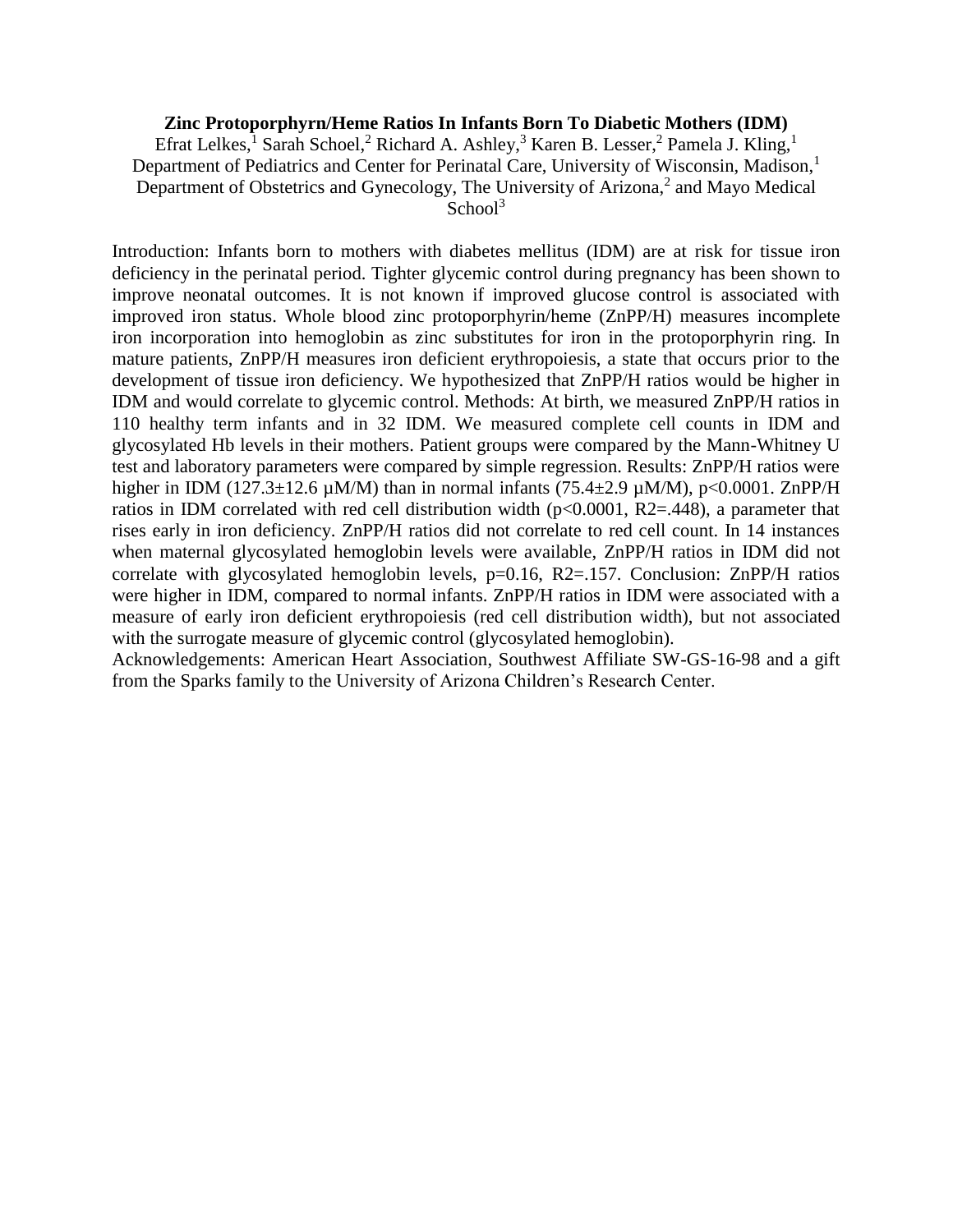# **Mechanisms Of Shear Stress Induced Nitric Oxide Synthase (eNOS) Phosphorylation In Ovine Fetoplacental Artery Endothelial Cells.**

Y Li<sup>1</sup>, J Zheng<sup>1</sup>, IM Bird<sup>1</sup>, and RR Magness<sup>1,2</sup>.

Departments of  $Ob/Gyn<sup>1</sup>$  and Ani Sci<sup>2</sup>, University of Wisconsin-Madison, Madison, WI 53715.

Placental blood flow, nitric oxide (NO) level and eNOS expression increase during human and ovine pregnancy. Shear stress, the frictional force exerted on endothelial cells by blood flow, stimulated NO production and eNOS expression in ovine fetoplacental artery endothelial (OFPAE) cells. Our hypothesis is that MEK1/2 and/or PI-3K pathways are involved in shear stress induced eNOS phosphorylation in OFPAE cells. Methods: OFPAE cells were grown at 3 dynes/cm2 in CELLMAX artificial capillary modules. When the cells reach confluence, they were exposed to shear stress of 15 dynes/cm2 for 0, 5, 10, 20 or 30 min. Then the capillaries were perfused with lysis buffer, and Western analysis was performed on the cell lysates for phosphorylated proteins such as eNOS, p38, ERK1/2, and Akt. Based on the time course data, MEK inhibitor UO126 (10 uM) or PI-3K inhibitor LY294002 (50 uM) were introduced into the module 1 hour before shear stress was elevated to 15 dynes/cm2, and the cells were lysed at 0 and 20 min stimulation. Results: Phosphorylation of eNOS on Ser-1177, ERK1/2 and Akt, but not p38 MAP kinase, were further elevated by 15 dynes/cm2 shear stress. UO126 completely blocked the phosphorylation of ERK1/2 at 0 and 20 min at 15 dynes/cm2, but it had no effects on the induction of eNOS phosphorylation on Ser-1177. LY294002 intensively blocked the phosphorylation of Akt at both basal and stimulatory shear stresses, it also inhibited the induction of eNOS phosphorylation on Ser-1177. Conclusion: Shear stress induced rapid eNOS phosphorylation on Ser-1177 in OFPAE cells was mediated by PI-3K pathways.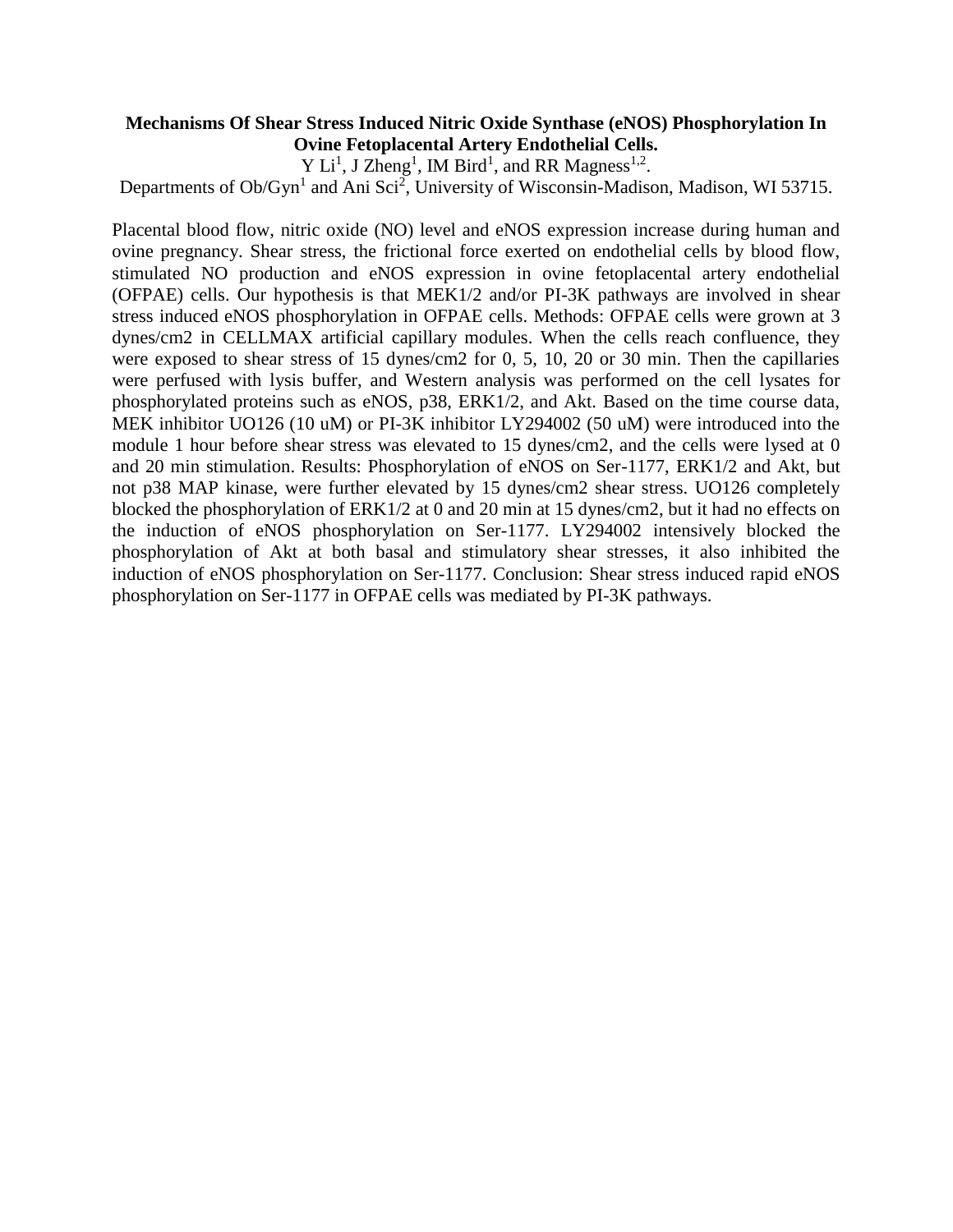#### **Shear Stress Regulation of Estradiol-17b (E2b) - Induced Rises in Endothelial Nitric Oxide Synthase (eNOS) Expression in Ovine Uterine Artery Endothelial Cells (UAEC) is Not Associated With Elevations in Estrogen Receptors**

Ronald R. Magness1,2, Michael J. Byers1, Amy L. Zangl1, Gladys E. Lopez, Yun Li1, Ian M.

Bird1.

Perinatal Res Labs, Dept Ob/Gyn1 and Anim Sci2, UW-Madison, WI 53715.

During pregnancy and with estrogen treatment, uterine blood flow (UBF), Nitric Oxide, and eNOS levels are elevated. Increases in UBF are expected to elevate laminar/pulsatile shear stress and thus endothelial eNOS expression. We recently reported that when compared to static cultures, in the presence of basal shear stress, E2b dramatically augments (3-4 fold) the rise in eNOS protein expression in UAEC. Hypothesis: Shear stress will augment estrogen-induced increases of eNOS expression in UAEC by elevating ERa and ERb expression. Methods: UAEC from pregnant sheep were inoculated (4.0x106) into CELLMAX artificial capillary modules and grown at a shear stress of 3 dynes/cm2 until confluent (10-14 days). After 30 min pretreatment with Vehicle vs. E2b (10nM) UAEC were exposed to shear stresses of either 3 (basal) or 15 dynes/cm2 (physiologic range » 12-15 dynes/cm2) for 24 hours. UAEC proteins were eluted and subjected to Western analysis for ERa and ERb expression. Results: Confluence was established by the stabilization of lactate production and the UAECs were seen to grow in a monolayer under light and Scanning Electron Microscopy.

In static culture, E2b did not substantially alter the eNOS expression in UAEC. In contrast, at 3 dynes/cm2, eNOS expression was elevated (3.6 fold of control) in the presence of E2b. Shear stress stimulation of 15 dynes/cm2 alone increased eNOS levels to 4.0 fold of control; this response did not appear to be additive/synergistic in the presence of E2b (5.6 fold of control). Conclusion: Physiologic shear stresses in the absence or presence of E2b increase the expression of eNOS in UAEC. Support by: NIH grants HL49210, HD33255, HL57653, HD38843, HL64601.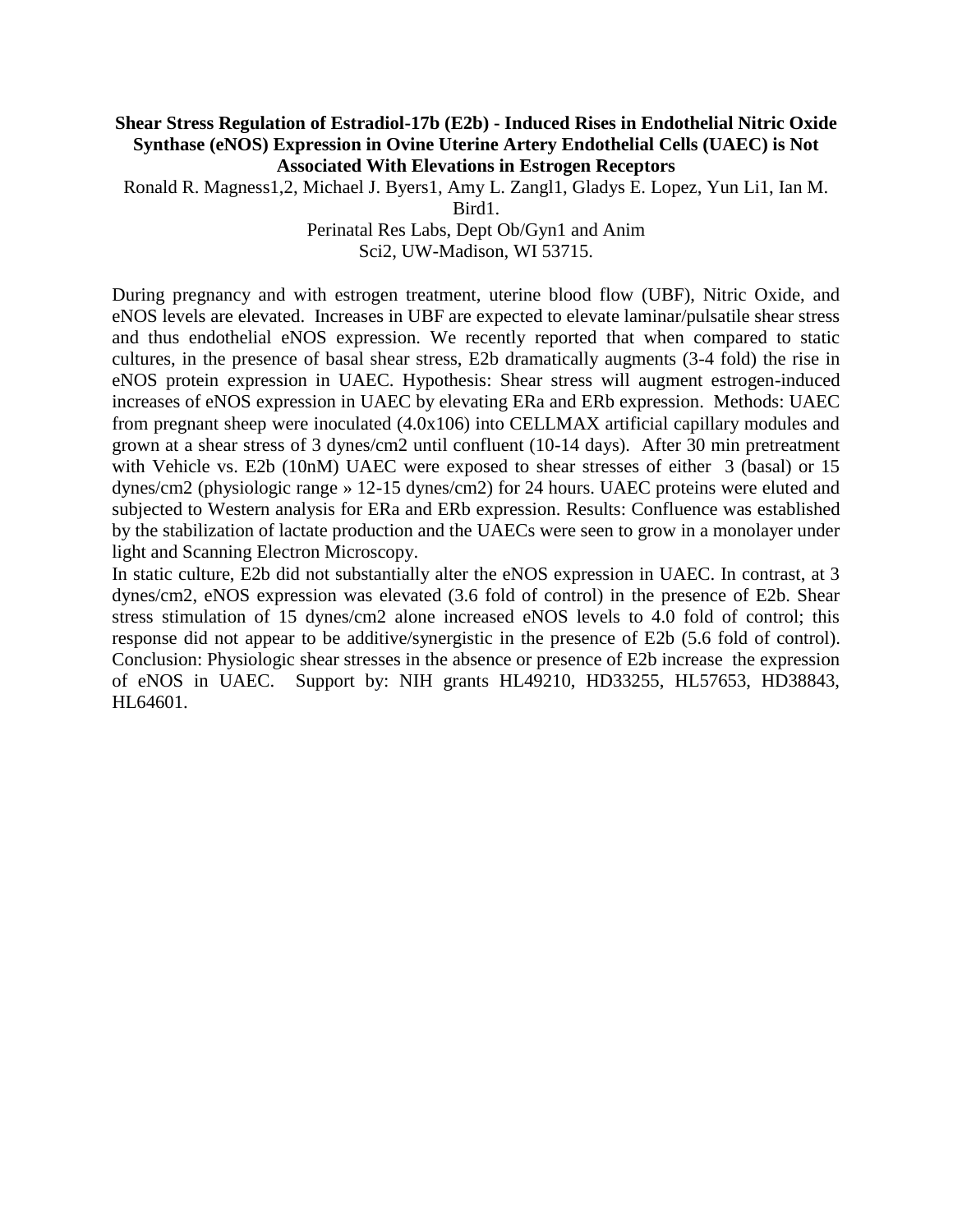#### **In Vitro Systems For Cloning Sheep**

P Misica, J Betthauser, G Lange, P Golueke, M Augenstein, M Pace and G Leno Infigen, Inc. 1825 Infinity Drive, DeForest, WI USA

Most reports of producing sheep by nuclear transfer described the use of in vivo matured oocytes. We have developed a system of cloning sheep by nuclear transfer using in vitro matured oocytes. Oocytes were aspirated from slaughterhouse ovaries and COC's were matured in maturation medium (Ptak G et al., Theriogenology 1999;50:1105-1114) for 16 hours. Adult ewe donor cells were recovered from an ear biopsy and cultured in DMEM/F12 (Gibco, Rockville, MD) plus 15% fetal bovine serum (Hyclone, Logan, UT) until confluent, then used in nuclear transfer as described previously (Wells DN et al., Biol Reprod 1997;57:385-393) with modifications. Enucleation of oocytes was performed in calcium free TL HEPES by 17 hours post on-set of maturation (hpm). Donor cell transfer was performed in TL HEPES (Biowhittaker, Walkersville, MD) and the donor cell and oocyte were fused to form cybrids by 19 hpm in 0.25 M sorbitol (SOR) fusion medium (Betthauser et al., Nat Biotech 2000;18:1055- 1059). Cybrids were activated at 24 hpm by exposure to 10 µM ionomycin for 4 minutes followed by 4 hours in 2 mM DMAP. NT embryos were cultured in CR2 medium (Rosenkranz CFJ and First NL, Theriogenology 1991;35:266 abst). Up to three blastocysts at day 7 in culture were transferred surgically into each recipient. Day 7 blastocyst development was 3.4% (36/1070). Embryo transfers were performed from 17/20 nuclear transfer replicates (85%) and 3/17 recipients became pregnant (17.6%). One pregnancy aborted early (45 d), one pregnancy aborted late (126 d) and one recipient delivered a single lamb. These results show in vitro conditions for sheep oocyte maturation, NT embryo construction and embryo culture to blastocyst can be used in a nuclear transfer program to produce sheep.

|                               | Ca containing media             | Ca Free media              |  |  |
|-------------------------------|---------------------------------|----------------------------|--|--|
| <b>Enucleation</b>            | $0/10$ in "classical" metaphase | All in classical metaphase |  |  |
| <b>Fusion</b>                 | 83/124 (62%)                    | 81/114 (72%)               |  |  |
| <b>Blastocyst Development</b> | 5.5%                            | 3.1%                       |  |  |

| <b>CELL STAGE</b>           | <b>NTs</b>  | <b>Development</b> | <b>Reps</b>    | <b>Blasts</b> | <b>Number for</b> |
|-----------------------------|-------------|--------------------|----------------|---------------|-------------------|
|                             |             |                    |                |               | transfer/         |
|                             | <b>Done</b> | Rate               | Done           |               | reps done         |
| Confluent cells,            | 1273        | $3/1273(0.24\%)$   | 13             | 3             | 3/13(23%)         |
| late NTs                    |             |                    |                |               |                   |
| Confluent cells, late NTs,  | 167         | 0/169              | $\overline{4}$ | $\Omega$      | $0/4(0\%)$        |
| Ca free enucleation         |             |                    |                |               |                   |
| Confluent cells,            | 430         | $9/430(2.1\%)$     | 6              | 9             | 5/6(83%)          |
| early NTs                   |             |                    |                |               |                   |
| Confluent cells, early NTs, | 487         | 16/487 (3.3%)      | 9              | 16            | $8/9(90\%)$       |
| Ca free enucleation         |             |                    |                |               |                   |
| Confluent cells, early NTs, | 251         | $8/251(3.2\%)$     | 6              | 8             | 5/6(83%)          |
| Ca free enucleation and     |             |                    |                |               |                   |
| fusion                      |             |                    |                |               |                   |

# **Summary of NTs**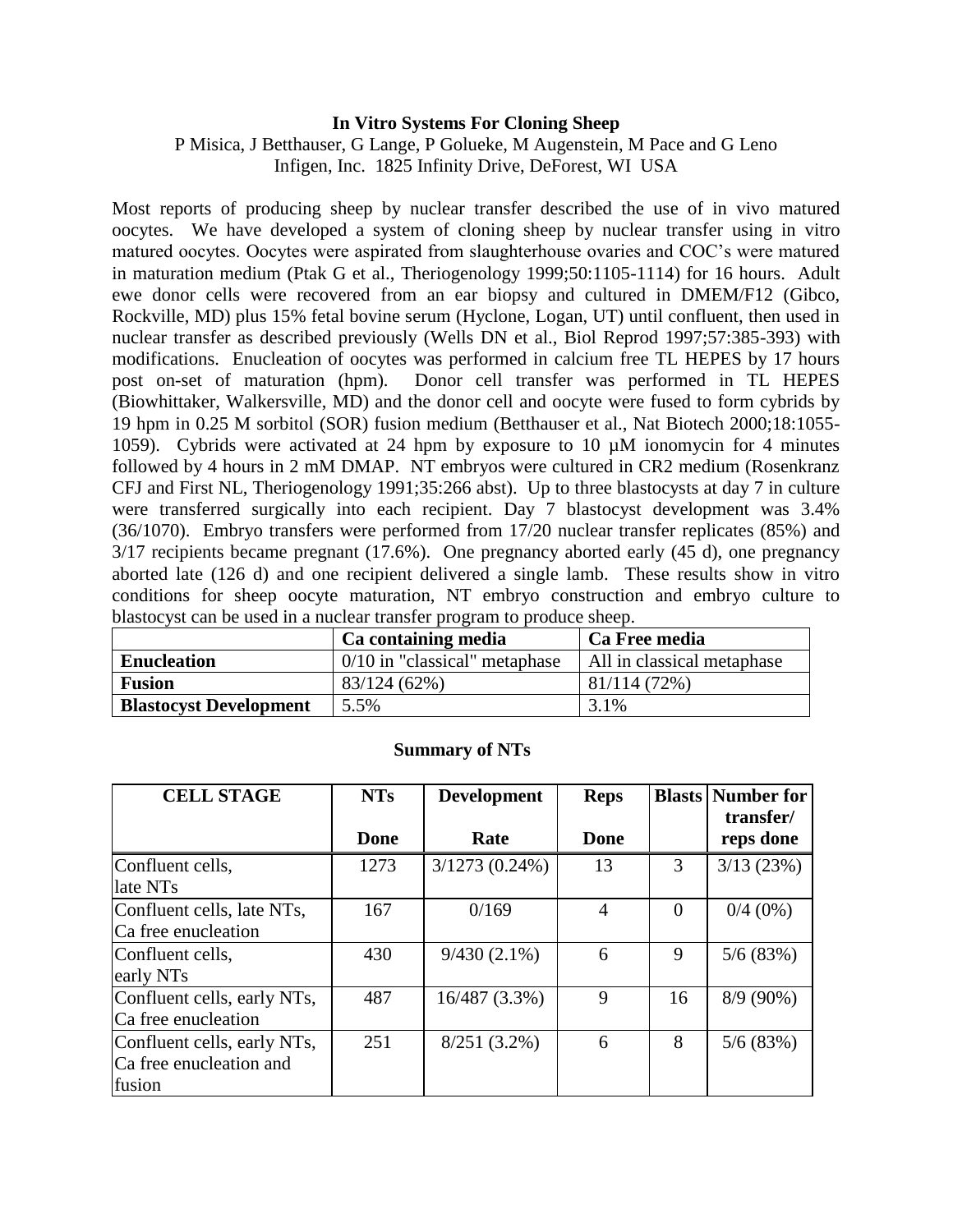# **A Web-Based Reproduction Laboratory: Effect Of Web Design On Student Use And Learning**

John J Parrish and Joan L Susko-Parrish. Department of Animal Sciences, University of Wisconsin, Madison, WI

ABSTRACT- Laboratory courses are being eliminated in the college curriculum due to inadequate faculty time, reduced funding for teaching assistants (TA), and constrained teaching budgets. Web-based technologies potentially provide the means to conserve scarce human resources for continued teaching of these laboratory courses. We have restructured a reproduction laboratory to focus on Web-based delivery of introductory material, instructions to complete the lab that include color pictures and video clips, as well as a series of questions designed to increase student understanding of the topic. The design of the graphical elements, their integration within the site and navigation through the site could affect user acceptance and student learning. We designed anatomy and histology laboratories with the graphical elements arranged in 2 different formats. The first (linear) had the graphical elements placed within the text and all aspects of the lab within one long Web page. The second (window) had the graphical elements placed on a new window that provided only the information needed to complete a single step at a time. Laboratory sections were alternated between the approaches, with students (n=42) evaluated for learning and a survey taken to ascertain student acceptance and preferences. There was no difference in the amount of interaction with the TA required (scale 1-5, with 1=none, 5=extensive) for the linear (3.00.14) or windows (2.93.09) versions. The clarity (scale 1- 3, with 1=able to follow, 3=totally confusing) in the windows versions was slightly more confusing for students to follow (1.29.1 vs. 1.10.05). Students ranked the linear design better for: 1) understandability, 2) ease of navigation, 3) ease of finding information and 4) retention of information. Despite these results, there was better student learning with the window version (quiz scores, maximum=5, linear=4.0 vs. windows=4.29). Further evaluation of student learning gains is needed to confirm the trends seen in this data. Graphical design effects student learning and acceptance of web sites used for teaching purposes. Supported by USDA Higher Education Challenge Grant 2001-38411-10741.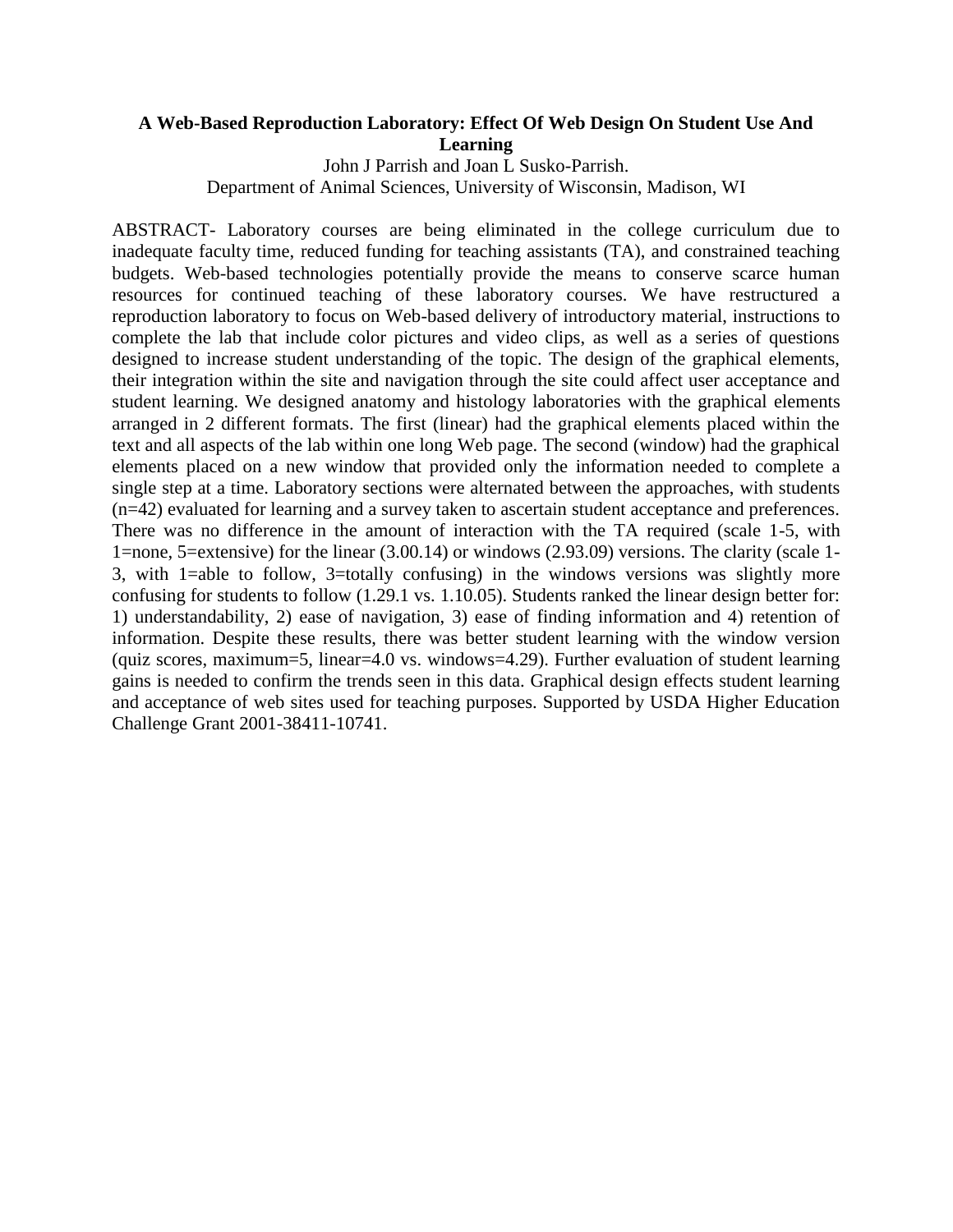# **The Common Marmoset Expresses A Fetal Zone At Birth But Not A Zona Reticularis In Adulthood.**

\*JC Pattison<sup>1</sup>, SM Mapes<sup>2</sup>, DH Abbott<sup>3</sup>, C Pryce<sup>4</sup>, W Saltzman<sup>3</sup>, AJ Conley<sup>2</sup>, IM Bird<sup>1</sup>. <sup>1</sup>Perinatal Research Laboratories, Dept Ob/Gyn, University of Wisconsin, Madison, WI, 53715; <sup>2</sup>Dept Population Health and Reproduction, UC Davis School Veterinary Medicine, Davis, CA, 95616; <sup>3</sup>Wisconsin Regional Primate Research Center, Univ of Wisconsin, Madison, WI. 53715; <sup>4</sup>Laboratory of Behavioural Neurobiology, Swiss Federal Institute of Technology, Zurich,

Schwerzenbach, Switzerland, CH-8603

C19 steroid biosynthesis by the human adrenal provides an important source of androgens in the adult and fetus. Not all species rely on adrenal C19 steroid production as adults, and the placenta is a fetal source in some species. Regardless of the tissue, a hallmark of C19 biosynthetic capacity is a requirement for NADPH cytochrome P450 reductase (reductase) combined with a high P450c17:3BHSD ratio and high levels of cytochrome b5 (b5). The newborn marmoset has been reported to produce large amounts of DHEAS that fall to low/undetectable levels in adults, and raises the question of the presence of a fetal zone in newborns and a zona reticularis (ZR) in adults. We have used immunohistochemistry to stain adrenals from 1 day-old  $(n=2)$  and 1 yearold (n=4) marmosets for the enzymes b5, reductase, P450c17 and 3BHSD. Expression of b5 in 1 day-olds was undetectable in the outer 50% but strongly stained in the inner 50% of the cortex, clearly indicating the presence of a substantial fetal zone (FZ). Reductase stained slightly in the outer 50% and strongly throughout the FZ where b5 was highest. P450c17 expression showed a negative, thin outer region (zona glomerulosa/ZG) and a slightly positive middle region (ZF). P450c17 was positive throughout the FZ. 3BHSD staining was positive throughout the ZG and ZF and undetectable in the FZ. In both groups, normal serum stained negatively in the entire adrenal gland. We concluded that the newborn marmoset adrenal contains a significant fetal zone optimal for C19 steroid production. Comparative staining of 1 year-old adrenals showed undetectable staining for b5 throughout the cortex, consistent with the loss of the FZ. Reductase stained slightly positive in the ZG and more positively in the ZF. Staining for P450c17 was undetectable in the ZG and positive in the ZF. Expression of 3BHSD was strongly positive in the ZG and positive in the ZF to the medullary interface. These results are consistent with a ZG and ZF, but no ZR optimized for C19 steroid production in the adult marmoset. In summary these results are the first to clearly show that the marmoset fetal adrenal expresses a fetal zone during development similar to that in rhesus and humans but that marmosets lack a distinct ZR in adulthood. Funded by NIH grants MH60728, HL 64601, HL 56702 and HD 36913. Presented at The Endocrine Society 84<sup>th</sup> Annual Meeting, June 2002, San Francisco.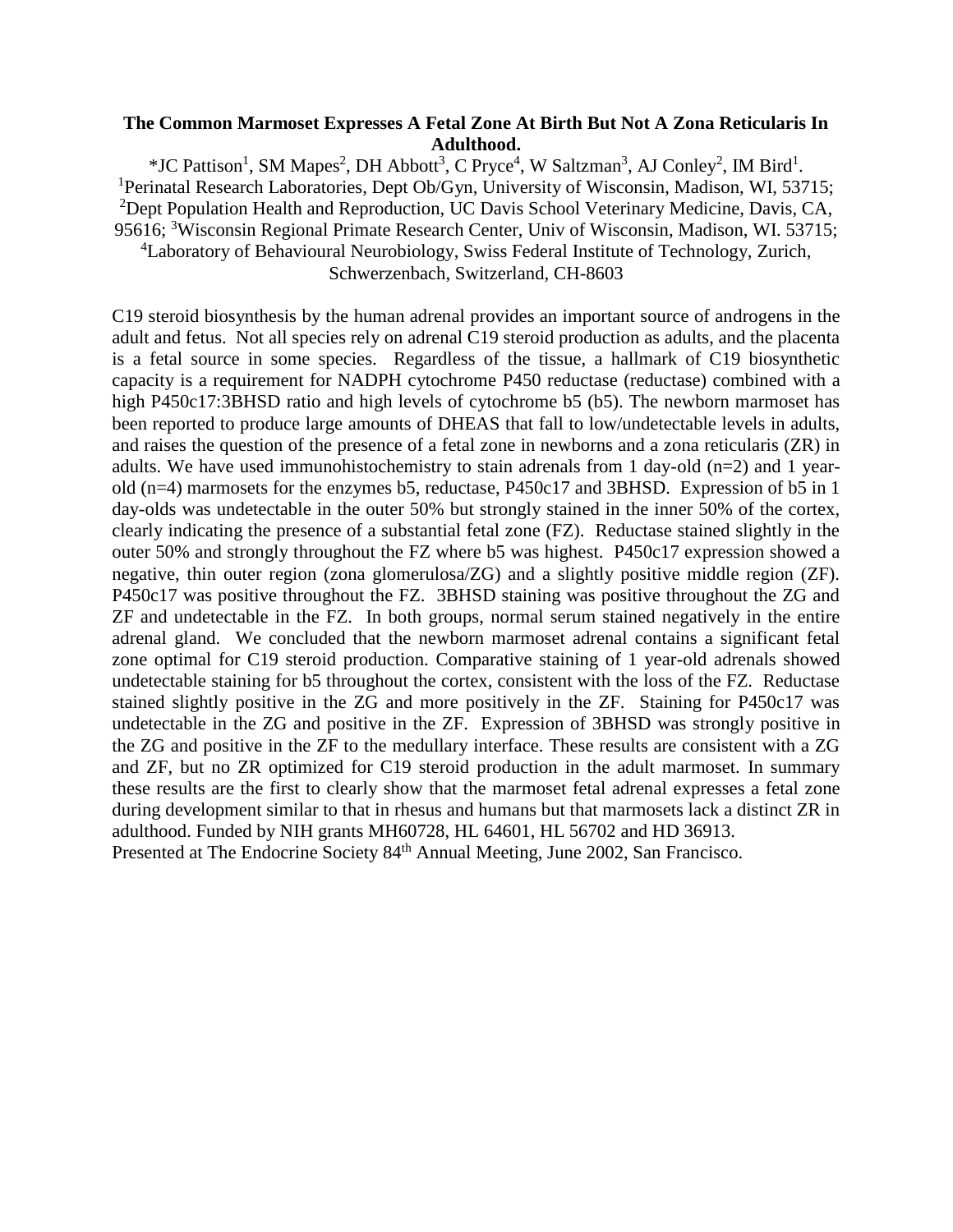# **Ultrastructural Features Of Bovine Granulosa Cells In A Culture Media Supplemented With Polyvinyl Alcohol (PVA)**

C.A. Piccinato<sup>1</sup>, M.C. Jamur<sup>2</sup>, C.Oliver<sup>2</sup>, L.H. Montrezor<sup>2</sup>; A.A.M. Rosa e Silva<sup>2</sup> <sup>1</sup>FCAV-UNESP, Jaboticabal-SP, Brazil, 14884-900, <sup>2</sup>FMRP-USP, Ribeirão Preto-SP, Brazil, 14049-900

Our group of work has settled up an *in vitro* granulosa cell (GC) model which permits a detailed examination of the actions of specific hormones and factors that participate on follicular development and steroidogenesis. Culture systems that fail to preserve normal CG morphology may have limited physiological relevance. The main aim of the present study was to describe the intra and inter cellular structures of these GC that produce 17-8 estradiol under chemically defined conditions *in vitro.* **METHODS:** Culture Method: In order to isolate GC, bovine ovarian follicles (3-5mm diameter) were dissected according to their vascularization and follicular fluid condition (clear), bisected and rinsed with Pasteur pipette with all-dressed medium:  $\alpha$ -MEM (minimum essential medium-Gibco BRL); sodium bicarbonate; Hepes; antibiotics; selenium; transferrin; androstenedione  $(10^{-7}M)$ ; insulin; human rIGF-I (recombinant insulin-like growth factor); nonessential amino acids; 0.1% polyvinyl alcohol. The GC were plated at the rate of 1 x  $10^6$  viable cells/well. The culture was maintained at 37.5°C with 5% CO<sub>2</sub> for 96 h in 24 well tissue culture plates, 70% of the medium was replaced at 48 h. Ultrastructural studies: After 24 h, 48 h, and 96 h of culture, the medium was completely removed from the wells and the cells were washed twice with PBS, and then, were washed again with cacodylate buffer (0.1M), pH 7.4. Cells were fixed in 2% glutaraldehyde + 2% paraformaldehyde in cacodylate buffer, containing 0.05% CaCl<sup>2</sup> for 2 h. Cells were postfixed in 2% OsO4, rinsed in distilled water, dehydrated through graded series of ethanols, rinsed in acetone, embedded in Embed 812 and observed with a Phillips EM 208 electron microscope. **RESULTS:** The majority of the cells had a polyhedral shape with a low cytoplasm to nucleus ratio. The cytoplasm was abundant in organells and many mitochondria were observed. The rough endoplasmic reticulum was well developed and lipid droplets were present. Tight junctions were seen between cells. **CONCLUSIONS:** These GC cultivated under chemically defined conditions were able to maintain morphological structures related to steroid hormone synthesis, as described on previous *in vitro* and *in vivo* studies. Thus it is concluded that these cells appear to be healthy and differentiated granulosa cells.

# **FINANCIAL SUPPORT: FAPESP**

**TECHNICAL SUPPORT**: Maria Teresa. P. Maglia; José Augusto Maulin.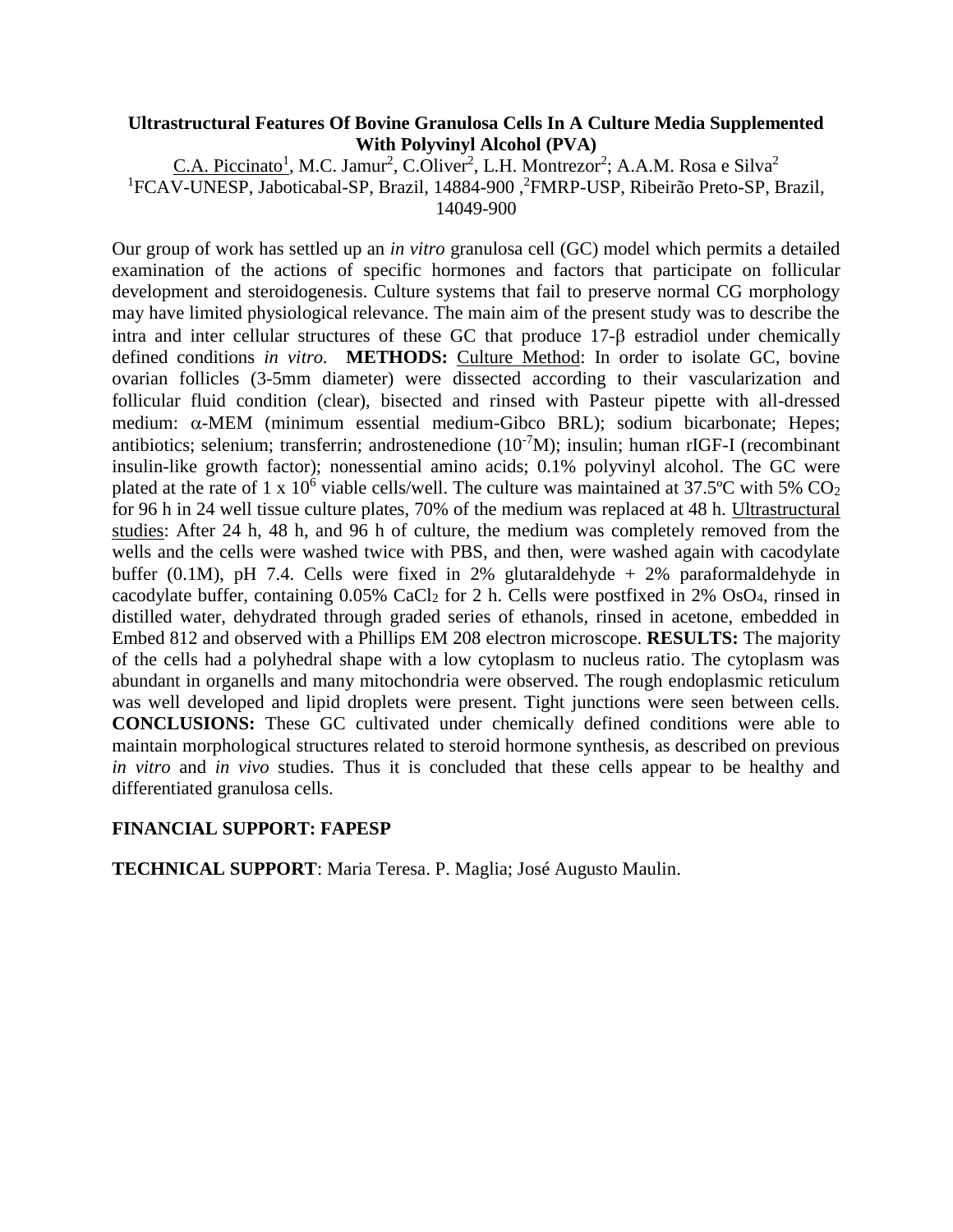# **Embryos/Ova Recovery Rates Using Deep Or Shallow Flushing Techniques In Holstein Heifers Treated With Estradiol Benzoate Prior To Superovulation.**

R Sartori,1 CA Suárez-Fernández,1 RL Monson,2 JN Guenther,1 GJM Rosa,3 MC Wiltbank1 1Department of Dairy Science and 2Department of Animal Sciences, University of Wisconsin, Madison, WI, USA 53706; 3Departments of Animal Science, and Fisheries & Wildlife, Michigan State University, East Lansing, MI, USA 48824-1225

This study compared recovery of embryos/ova from superovulated Holstein heifers using deep vs. shallow uterine flushing. A secondary objective was to evaluate the hormonal and superovulatory response to estradiol benzoate (EB) treatment prior to superovulation. Ten Holstein heifers (12 to 16 mo) underwent 2 superovulatory treatments in a cross-over design. Heifers were treated with decreasing doses of FSH from Day 8 to 12.5 of a synchronized estrous cycle. At 4 d prior to superovulation, half of the heifers received EB (5 mg, im) or served as Controls, followed by the alternative treatment in the subsequent superovulation. At embryo recovery, one uterine horn was flushed with shallow  $(2 7 cm)$  caudal to the tip of the horn) and the other with deep  $($   $\sim$  5 cm cranial to the beginning of the uterine bifurcation) flushing techniques. Embryos/ova were recovered, counted, and scored. Number of ovulations was estimated by ultrasound. Pretreatment with EB reduced circulating FSH and regressed the first wave dominant follicle with no change in number of large follicles, number of ovulations, number of embryos/ova recovered, or number of transferable embryos. The shallow flushing technique was superior to the deep technique for number of embryos/ova recovered per horn (5.4  $\pm$  1.1 vs. 3.9  $\pm$  0.8) or percentage of embryos/ova recovered per CL (63.9  $\pm$  8.6% vs. 37.4  $\pm$ 6.5%). Thus, flushing the entire uterine horn increased recovery of embryos/ova.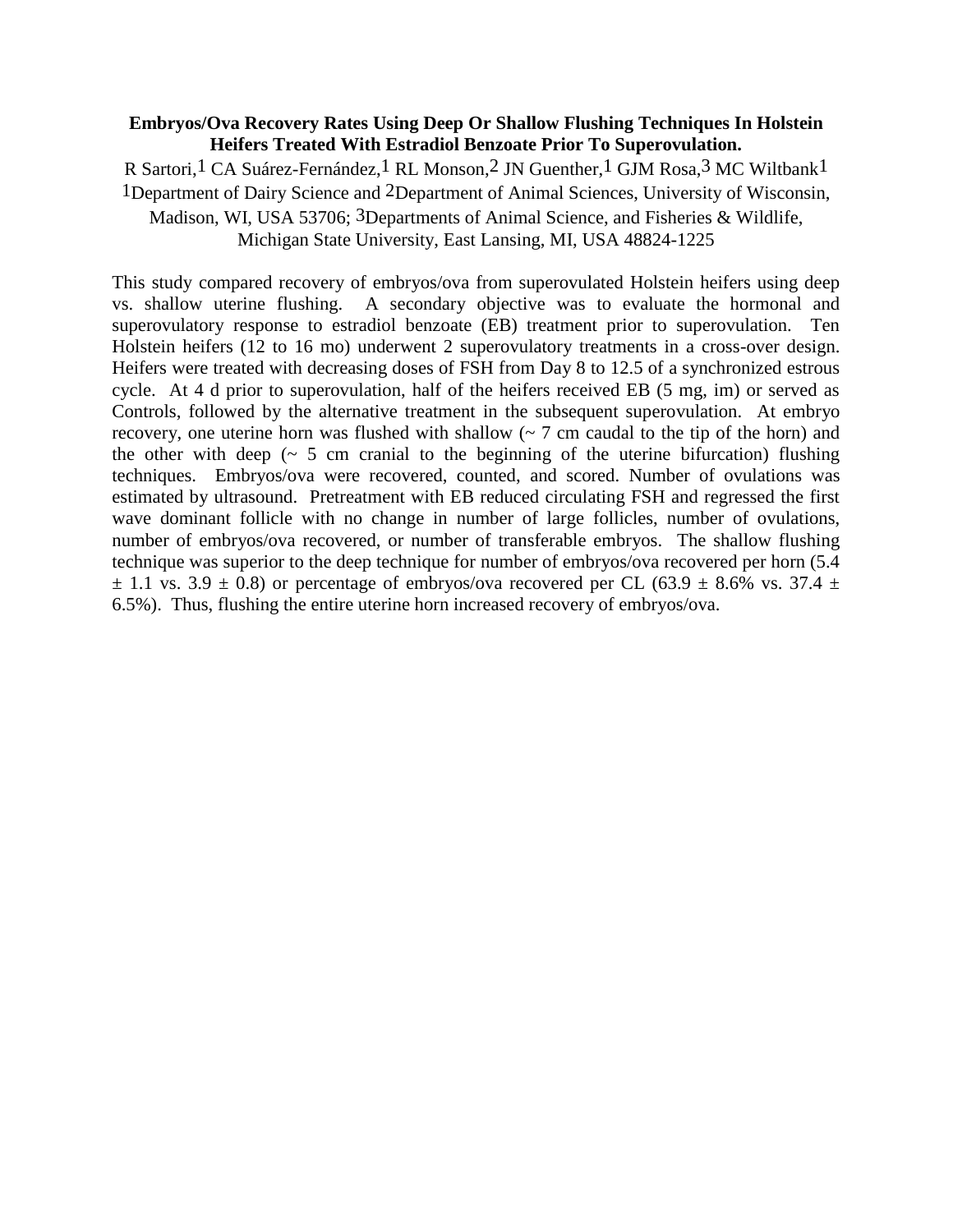#### **Quality Control of PCR Products for DNA Array Production by Real-Time PCR**

W. Luo, J. L. Smith, K.M.S. Smuga-Otto, and L.G. Sheffield University of Wisconsin-Madison

DNA arrays are a useful technique for analysis of hundreds or thousands on mRNA's simultaneously. DNA fragments used for array production are frequently produced by PCR amplification of plasmid inserts. As a quality control step, gel electrophoresis analysis is usually performed to ensure adequate DNA concentration and appropriate amplification. Recently, we developed a method of assessing the quality of amplified DNA fragments using real-time PCR and melting curve analysis. DNA amplifications were performed in the presence of SYBR Green, which fluoresces in the presence of double stranded DNA. Increase in fluorescence with each cycle of amplification was indicative of DNA amplification. Fluorescence intensity of less than 1.5 relative units was not detectable by PAGE analysis followed by ethidium bromide staining. Those samples also had less than 20 ng DNA (by Hoechst 33258 dye binding) and were unacceptable for array production. When amplification was completed, a melting curve analysis was performed and derivative of fluorescence plotted against temperature to estimate melting point. Appropriately amplified fragments (those that gave a single, well-defined band on PAGE analysis and had >20 ng DNA) also had a single sharp melting point with a large derivative value (dFluorescence/dTemperature >1.6). Presence of multiple peaks, no peaks, low fluorescence or low dFluorescence/dTemperature were indicative of multiple bands or no amplification. This method provides a rapid and easily automated way to assess quality of hundreds or thousands of DNA fragments prior to array production. The only major caveat is that removal of residual SYBR Green dye should be verified prior to using arrays.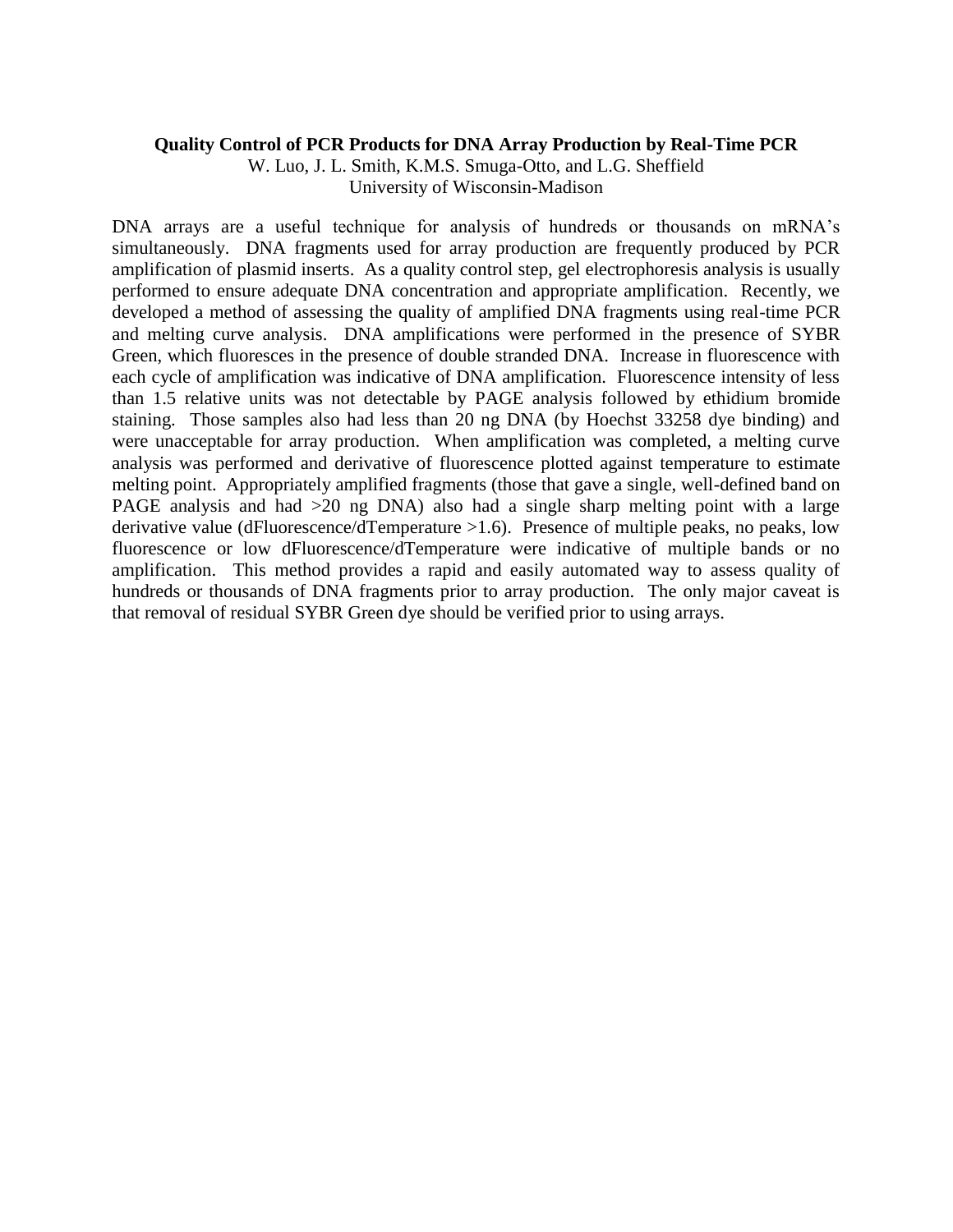# **Differentiation of Endothelial Precursors from Human Embryonic Stem (ES) Cells.**

Yang Song<sup>1</sup>, YunXia Wen<sup>1</sup>, and Jing Zheng<sup>1</sup>

Department Ob/Gyn, Perinatal Research Laboratories<sup>1</sup>, University of Wisconsin, Madison, WI

53715

Differentiation of endothelial cells in vitro from mouse ES cells has provided important tools for our understanding of vascular formation and growth. However, the reports on development of endothelial cells differentiated from human ES cells is limited. The angiogenic factor, VEGF is required for vasculogenesis and angiogenesis during early embryonic development and plays a critical role in regulating early endothelial differentiation. In this study, using well-characterized human ES cell lines (NIH Human ES Cell Registry Code: WA01 or WA09), we will determine if a mixture of growth factors including VEGF and bFGF promote differentiation of endothelial cells from human ES cells. Human ES cells were cultured for 4 days to induce embryoid bodies (EBs) formation. After enzymatic dispersion, the EBs were cultured in differentiation media containing growth factors for 30 days. Additional EBs were treated with the same differentiated media without enzymatic dispersion for 5 days. The expression of VEGF receptor-1 (Flk-1), CD<sup>31</sup> and vascular endothelial cadherin (VEcad) (three endothelial cell markers) in differentiated cells were examined using immunofluorescent staining. NIH 3T3 cells were served as a positive control for Flk-1 and negative control for  $CD_{31}$  and VEcad. Human umbilical vein endothelial (HUVE; ATCC) cells were also used as a positive control for all three antigens. Flk-1 was observed in the majority of 3T3, HUVE, and differentiated human ES cells.  $CD_{31}$  and VEcad were present in many HUVE cells and some human ES differentiated cells, but not 3T3 cells. No staining was observed in IgG controls. For the treated EBs without enzymatic dispersion, positive staining for all three antigens were localized predominantly in the center of EBs, whereas some periphery cells also exhibited positive staining. Thus, using two approaches, we have successfully induced differentiation of endothelial precursors from human ES cells. Currently, we are in the process to expand and purify these differentiated endothelial precursors, which may provide us with highly purified and unlimited endothelial cell supply for clinic applications such as tissue transplantation therapies and as a vehicle for gene therapies.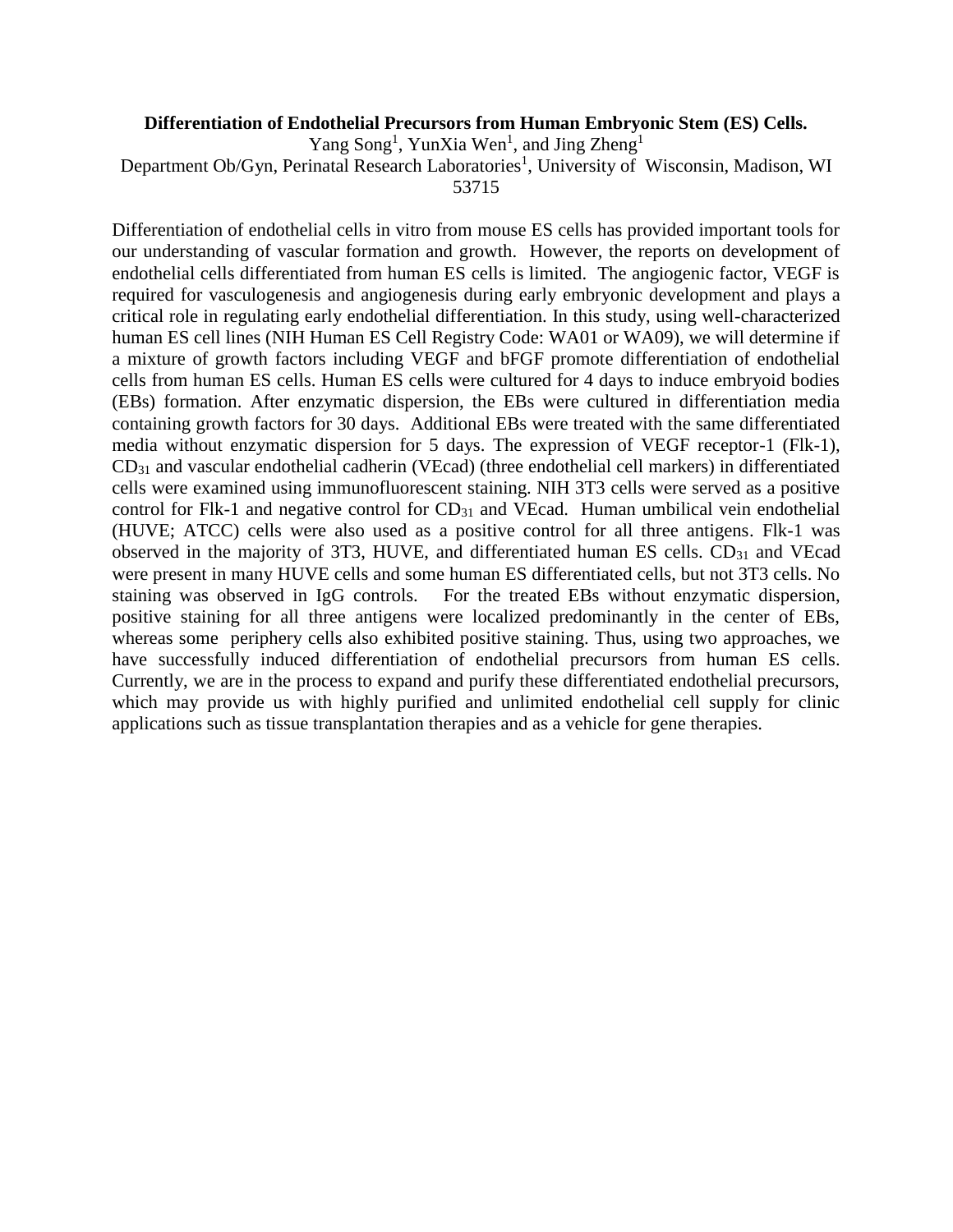#### **Fertilization Rate And Embryo Quality In Superovulated Holstein Heifers Inseminated With Combined Semen From Four High Fertility Bulls Or Commercial Semen.**

AH Souza,<sup>1</sup> J Orchard, R Sartori,<sup>1</sup> LN Geiger,<sup>2</sup> R Monson,<sup>2</sup> JN Guenther,<sup>1</sup> and MC Wiltbank<sup>1</sup>. Departments of 1Dairy and 2Animal Sciences, University of Wisconsin-Madison, WI 53706

The present study evaluated differences in fertilization rate and embryo quality in superovulated Holstein heifers artificially inseminated with combined semen from 4 high fertility bulls or commercial semen. The study also evaluated the superovulatory response to 2 different doses of FSH. Twenty heifers (12 to 16 mo) underwent 2 superovulatory treatments. Heifers were treated with decreasing doses of FSH for 4 d receiving a total equivalent of either 200 or 400 mg of NIH-FSH-P1 in a cross-over design. Ovulation was induced with GnRH 36 h after the last FSH injection and AI was performed with frozen-thawed commercial semen or combined semen from 4 high fertility bulls 12 h after the GnRH injection. Embryos/ova were recovered 7 d after GnRH, counted, and graded. Number of ovulations was estimated by ultrasound. Treatment effects were compared using t-test analysis. Fertilization rate  $(88.4 \pm 7.6\% \text{ vs. } 81.9 \pm 8.3\%)$ , and number of transferable embryos  $(3.0 \pm 0.6 \text{ vs. } 3.4 \pm 0.9)$  recovered per flush for high fertility semen and commercial semen, respectively, did not differ  $(P > 0.10)$ . The higher dose of FSH produced more ovulations per heifer  $(10.9 \pm 1.4 \text{ vs. } 7.1 \pm 1.1; P < 0.05)$ , but reduced fertilization rate (80.7  $\pm$  8.8% vs. 92.2  $\pm$  3.2%; P < 0.05). Consequently, the number of transferable embryos recovered per heifer did not differ  $(2.8 \pm 0.6 \text{ vs. } 3.9 \pm 1.0; \text{ P} > 0.10)$ . Although numerically different, the percentage of transferable embryos recovered per heifer did not differ between heifers receiving the high and low doses of FSH  $(49.0 \pm 10.0\% \text{ vs. } 64.0 \pm 13.2\% \cdot \text{P} > 0.10)$ . In conclusion, commercial semen induced a comparable high fertilization rate as the high fertility semen in superovulated heifers. Decreasing the dose of FSH to 50% of the recommended dose reduced the number of ovulations but did not reduce the number or percentage of transferable embryos recovered per heifer.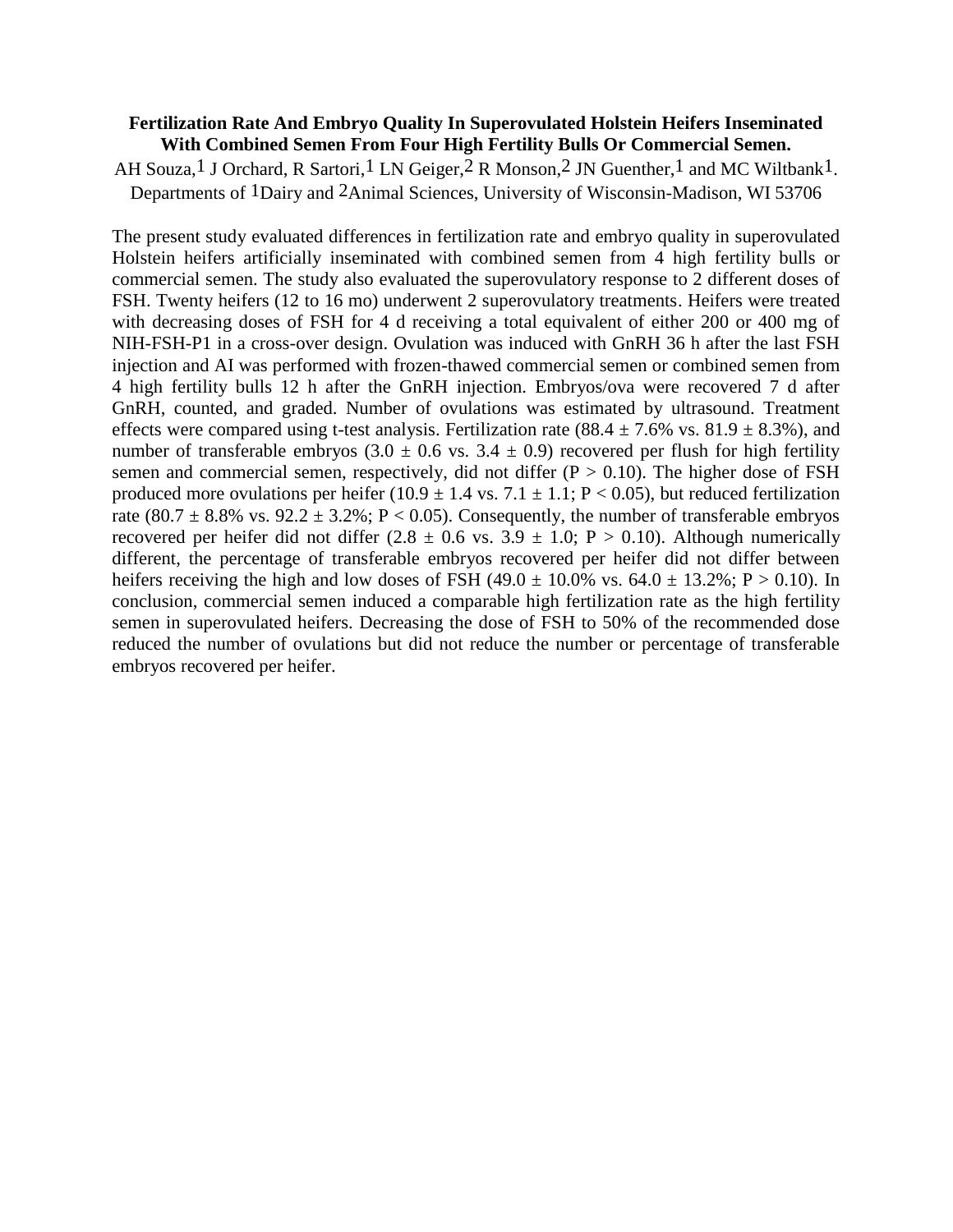# **The Anti-Inflammatory Effects Of Estrogen In BV-2 Murine Microglial Cells Are Mediated By Estrogen Receptor Beta**

Gina M. Accola and Jyoti J. Watters Department of Comparative Biosciences, School of Veterinary Medicine, University of Wisconsin, Madison, WI 53706

Estrogen exerts potent anti-inflammatory effects both centrally and peripherally. Microglia are estrogen-responsive, immunocompetent, macrophage-like cells that are the first cell type in the brain to respond to injury or infection. Microglial cell hyperactivation and their production of neurotoxic agents have been implicated in numerous neurodegenerative and inflammatory disorders, the pathologies of many of which have also been linked to the actions of estrogen. Among the agents that control microglial cell activation *in situ* are adenine nucleotides, such as ATP. ATP is found at high local concentrations in the inflammatory microenvironment, due primarily to its release from dying cells. ATP exerts many of its effects on microglia via interactions with the P2X7 purinergic receptor, a ligand-gated cation channel. To test the hypothesis that estrogen exerts anti-inflammatory effects in the brain by modulating microglial cell expression/production of molecules involved in the inflammatory response, the murine microglial cell line BV-2 was utilized. Co-treatment of BV-2 cells with estrogen and the potent microglial cell activator bacterial lipopolysaccharide (LPS) results in a dose-dependent decrease in LPS-stimulated nitric oxide production. Furthermore, P2X7 receptor protein levels were found to be up regulated in estrogen treated BV-2 cells. This result is consistent with the observation that estrogen potentiates ATP-stimulated microglial cell death. RT-PCR studies revealed that only ER $\beta$  mRNA was detectable in BV-2 cells. The ability of estrogen to promote activation of enzymes important in controlling the production of these inflammatory molecules was also investigated. Estrogen treatment of BV-2 microglia results in the rapid and sustained activation of the p38 mitogen activated protein kinase (MAPK), however, activation of the p42/p44 MAPKs, was not observed. Together, these data suggest that estrogen, via interactions with  $ER\beta$ , may exert anti-inflammatory effects in the brain by modulating microglial cell expression of molecules involved in the inflammatory response, such as the P2X7 receptor and the production of nitric oxide. Comparatively little is known about the effects of  $ER\beta$  in immune cells, and these results provide evidence for both latent and rapid effects of ERB in microglial cells of the brain.